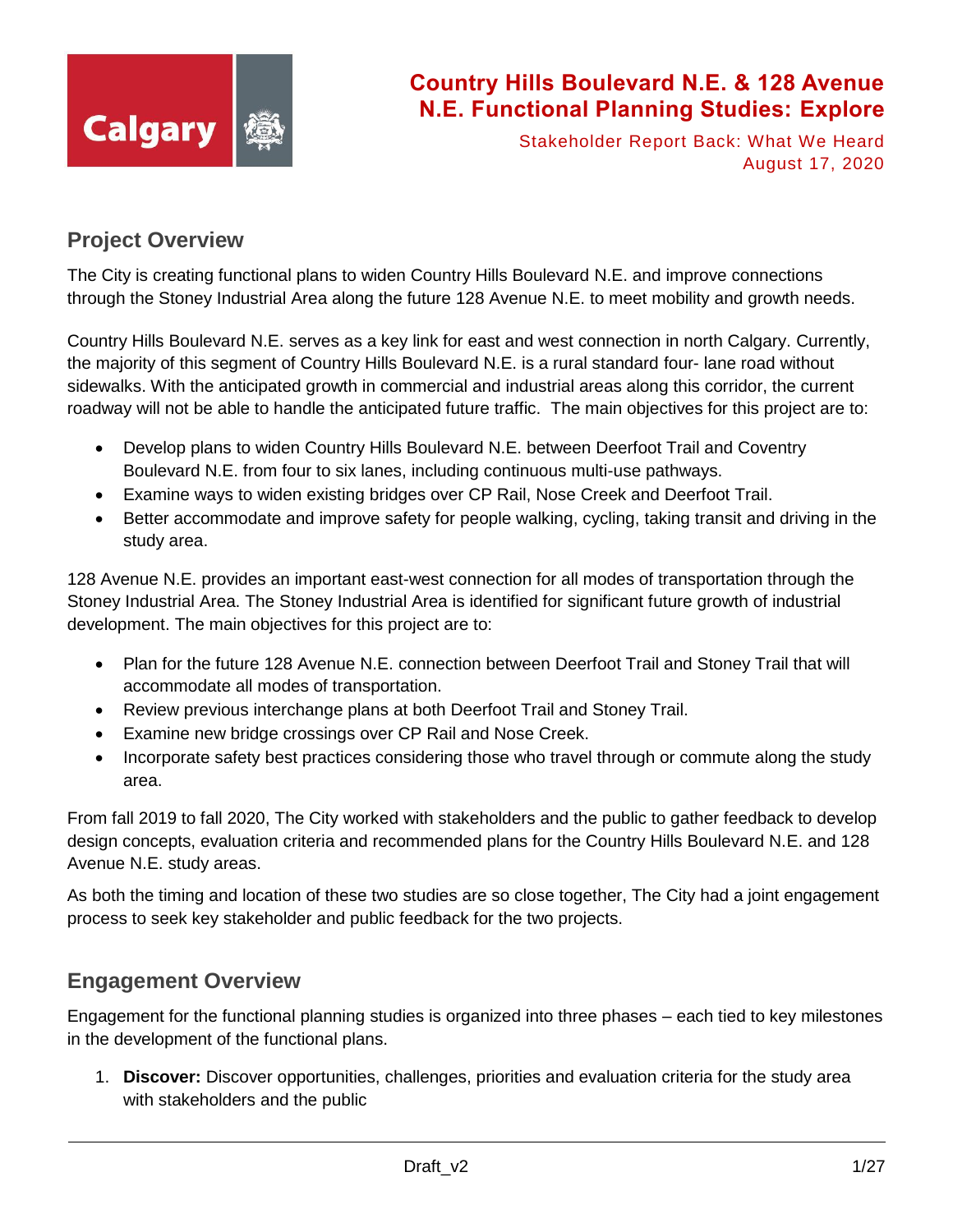

Stakeholder Report Back: What We Heard August 17, 2020

- 2. **Explore:** Explore design concepts and evaluation results with stakeholders and the public
- 3. **Reveal:** Present preferred plan to stakeholders and the public

In compliance with Public Health recommendations in effect during June and July 2020, engagement for the Explore phase was held entirely online. Online opportunities for feedback were offered from June 29 to July 26, 2020 at engage.calgary.ca, The City received 115 submissions online.

The project was advertised through The City of Calgary engage website, Northern Hills Community Association virtual newsletter, Facebook and Twitter ads targeted to communities surrounding the project areas, mail-outs to area stakeholders, project email distribution list and road-side bold signs placed within the study area.

### **What We Asked**

For the Country Hills Boulevard N.E. and 128 Avenue N.E. functional planning studies we asked participants the following questions:

### **Country Hills Boulevard N.E.**

#### **Online Survey**

- **1. Country Hills Boulevard N.E. Deerfoot Trail Bridge Decks**
	- 1.1. What do you like or not like about Deerfoot Trail bridge decks option 1 for Country Hills Widening for people who walk, bike, take transit and drive?
	- 1.2. What do you like or not like about Deerfoot Trail bridge decks option 2 for Country Hills Widening for people who walk, bike, take transit and drive?
	- 1.3. What do you like or not like about Deerfoot Trail bridge decks option 3 for Country Hills Widening for people who walk, bike, take transit and drive?

### **2. Country Hills Boulevard N.E. Deerfoot Trail Ramps**

- 2.1. What do you like or not like about the Deerfoot Trail ramps option 1 for Country Hills Widening?
- 2.2. What do you like or not like about the Deerfoot Trail ramps option 2 for Country Hills Widening?

#### **3. Country Hills Boulevard N.E. Deerfoot Trail to 14 Street N.E.**

- 3.1. What do you like or not like about the Deerfoot Trail to 14 Street N.W option 1 for Country Hills Widening?
- 3.2. What do you like or not like about the Deerfoot Trail to 14 Street N.W option 2 for Country Hills Widening?
- 3.3. What do you like or not like about the Deerfoot Trail to 14 Street N.W option 3 for Country Hills Widening?
- 3.4. What do you like or not like about the Deerfoot Trail to 14 Street N.W option 4 for Country Hills Widening?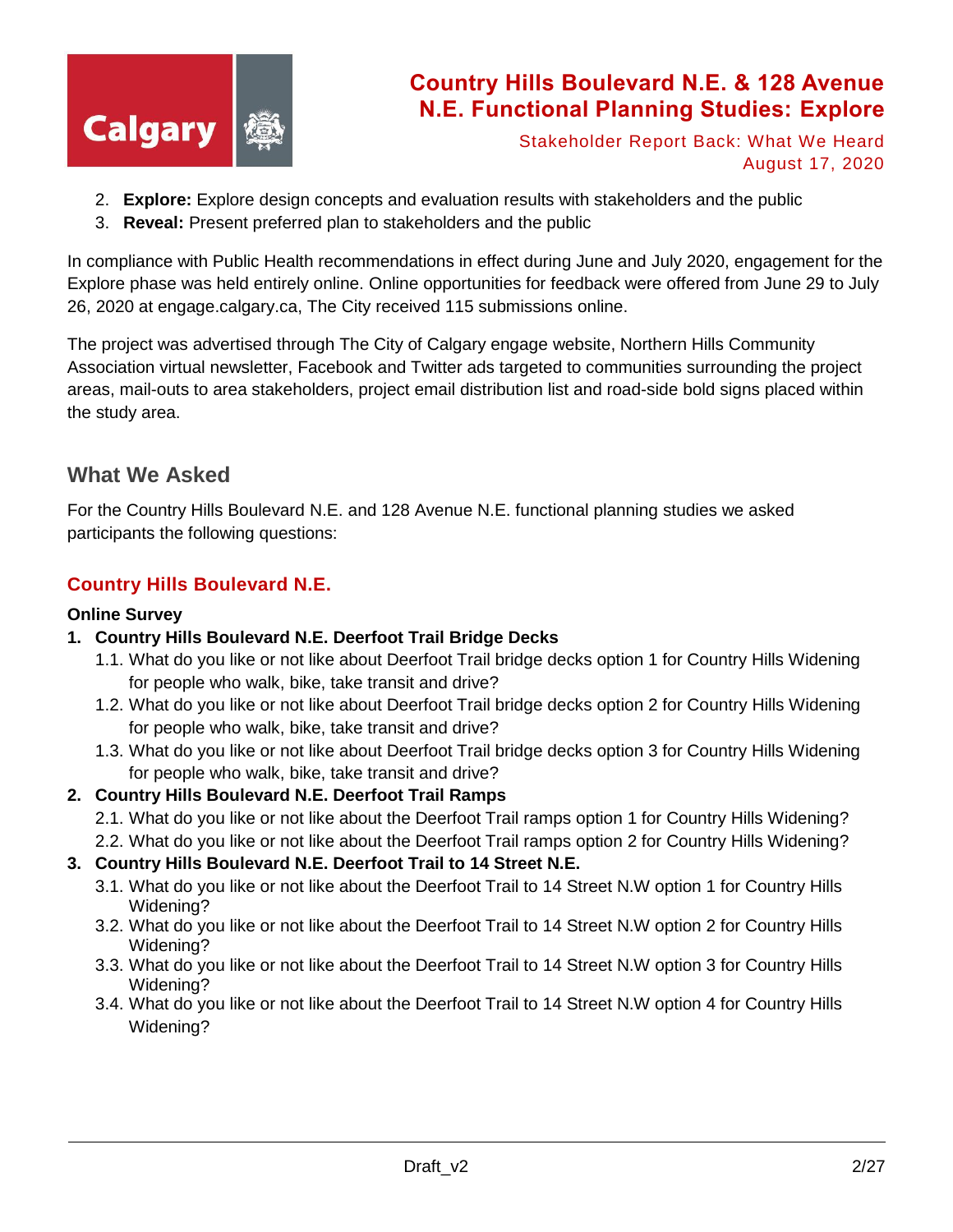

Stakeholder Report Back: What We Heard August 17, 2020

#### **4. Other Options**

- 4.1. What do you like or not like about the proposed Nose Creek bridge widening for Country Hills Widening?
- 4.2. What do you like or not like about the proposed changes at Harvest Hills Way for Country Hills Widening?
- 4.3. What do you like or not like about the proposed Canadian Pacific Rail bridge widening for Country Hills Widening?

#### **128 Avenue N.E. Study**

#### **Online Survey**

- **1. 128 Avenue N.E. Alignment – West of 15 Street N.E.**
	- 1.1. What do you like or not like about Option 1 for 128 Avenue N.E. for people who walk, bike, take transit and drive?
	- 1.2. What do you like or not like about Option 2 for 128 Avenue N.E. for people who walk, bike, take transit and drive?

#### **About the Session/Engagement Process**

- 1. How satisfied are you with the overall engagement process for these projects?
- 2. What about the engagement worked for you? What could we have done to make it better?
- 3. How would you like to provide feedback on the study and receive project information in the future?

### **What We Heard**

The key themes we heard during the public engagement throughout the Explore phase included:

### **Country Hills Boulevard N.E. Functional Planning Study**

#### **Overall Themes**

- Participants weighed costs for perceived benefits carefully when considering the options presented looking for a balance of lower cost options that still achieved meaningful improvements.
- Participants appreciated the enhanced pathway connections in the study area.
- There was some concern that not enough consideration has been given to transit-only lanes or queue-jumps.
- Participants liked the focus on improved traffic flow and safety but had mixed opinions on the options presented for the Deerfoot Trail Loop Ramps and between Deerfoot Trail and 14 Street N.E.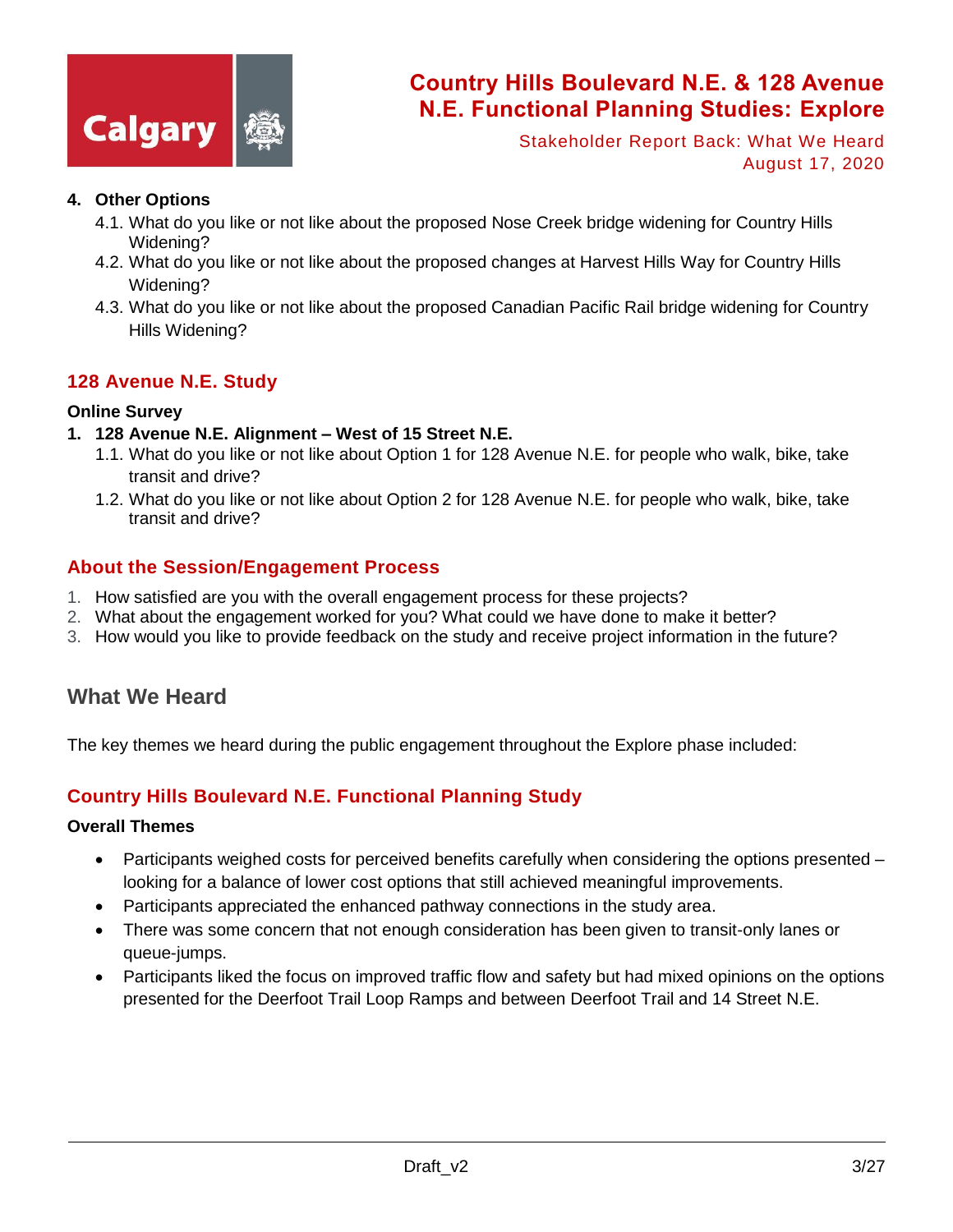

Stakeholder Report Back: What We Heard August 17, 2020

### **128 Avenue N.E. Functional Planning Study**

#### **Overall Themes**

- Participants had mixed views on the transit-only link expressing positively that it would reduce traffic impact on the community, but also concern that it would increase pollution and travel times.
- Participants questioned the connection to Deerfoot Trail given the proximity of Stoney Trail.
- Participants expressed concerns about costs and property impacts with the Option 2 alignment for west of 15 Street N.E.
- There was appreciation of increased pathway and pedestrian connection to communities.

For a detailed summary of the feedback that was provided, please see the Summary of Feedback section.

For a verbatim listing of all the feedback that was provided, please see the [Verbatim Responses](#page-6-0) section.

#### **About the Session/Engagement Process**

Overall, participants indicated they were satisfied or somewhat satisfied with the engagement online. Participants indicated that they found the maps, presentations and explanations well-done and informative. Some participants indicated that they thought flyers or mailouts to homes in the area would improve awareness of the project, others noted that the road signs were helpful for directing them to the website to learn more about the project. Participants identified The City's website, online tools, open houses and their community association newsletter as top ways they would like to provide feedback or receive project information.

### **Next Steps**

Integrated with the technical analysis, information gathered during the Explore phase of engagement will help the project team as they move forward in refining the final concept plans for the two studies. In early 2021, a recommended plan will be shared with the public and presented to Council for approval.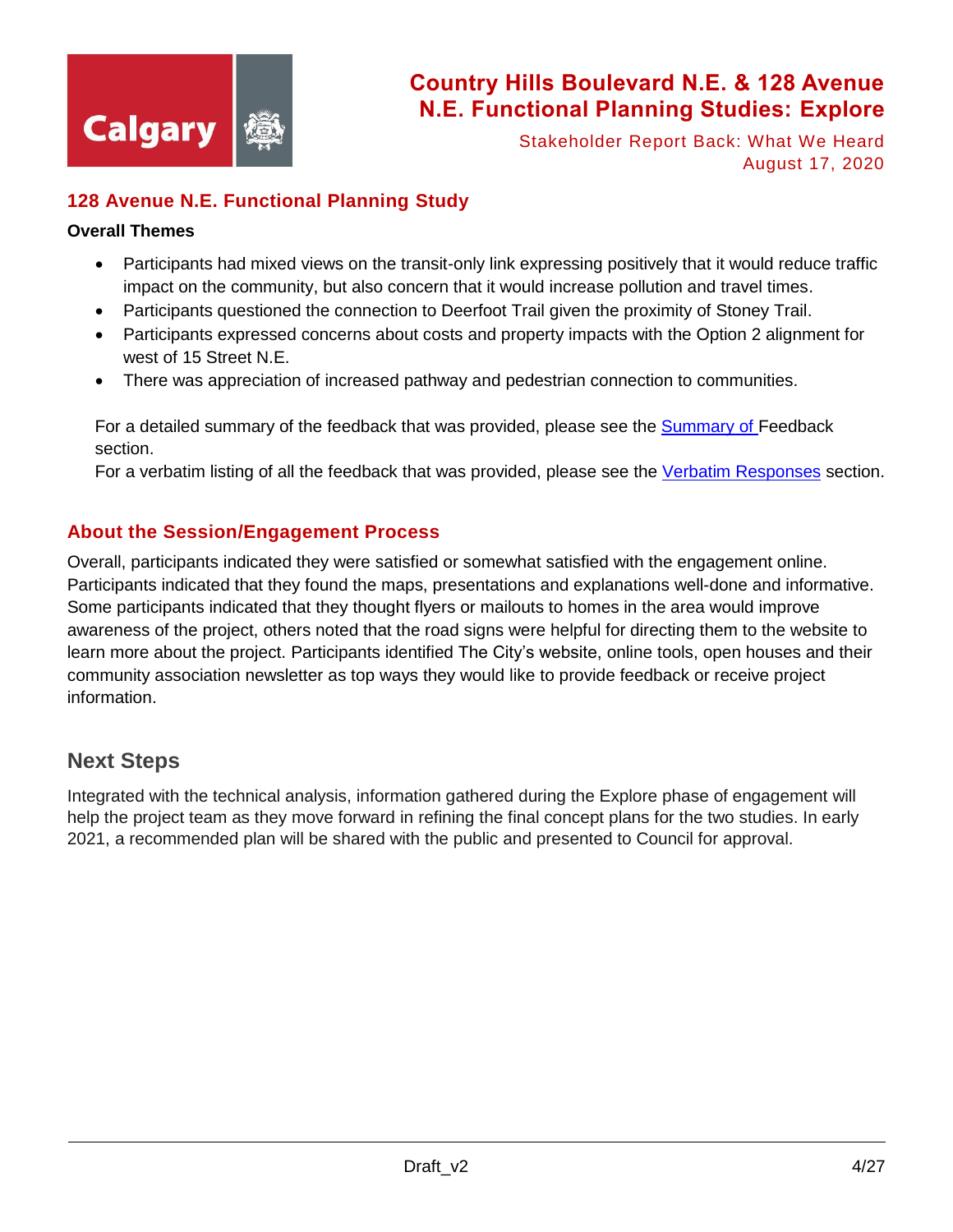

Stakeholder Report Back: What We Heard August 17, 2020

### **Summary of Input – What We Heard**

### **Country Hills Boulevard N.E. Functional Planning Study**

- **1. What do you like or not like about the proposed options for the Country Hills Boulevard N.E. Deerfoot Trail bridge decks**
	- $\bullet$  Participants weighed costs for perceived benefits carefully when considering the options presented  $$ looking for a balance of lower cost options that still achieved meaningful improvements.
	- There was concern that neither vehicle nor pedestrian/bicycle traffic volumes warranted the cost or effort of the upgrades.
	- Participants liked including pathways on both the north and south sides of Country Hills Boulevard N.E. over Deerfoot Trail.
	- Participants also liked increased space for traffic, and separation for merge lanes, expressing that it helped drivers of smaller vehicles feel more comfortable sharing the road with larger commercial vehicles.
- **2. What do you like or not like about the proposed options for the Country Hills Boulevard N.E. Deerfoot Trail ramps**
	- Participants were cost conscious in their comments expressing that they were not sure about the value of the benefit of changing the loops considering the cost.
	- Participants were mixed in their opinion on reducing speed on the ramps at the pedestrian crossing, some expressed this as a positive, others worried it would impede traffic for a pedestrian crossing that won't be heavily used.

#### **3. What do you like or not like about the proposed options for Country Hills Boulevard N.E. Deerfoot Trail to 14 Street N.E.**

- There was concern expressed that options that restrict left turns onto 14 Street N.E. (Options B and C) limit community access and require complex, out of the way, re-routing.
- While there was concern expressed about the additional cost of a roundabout, others liked that it kept the ability for a left-turn onto 14 Street N.E. and there was a suggestion to see it be dual lane.
- Participants liked the enhanced safety of Options B, C and D as they expressed a concern that the area is dangerous for commuters.
- Participants expressed concern that signals at the Deerfoot ramp (Option D) would cause traffic congestion on the ramp, there was a suggestion that the signal could be in effect only at certain times of day.
- **4. What do you like or not like about the proposed Nose Creek bridge widening for Country Hills Widening?**
	- Participants generally liked the proposed plan.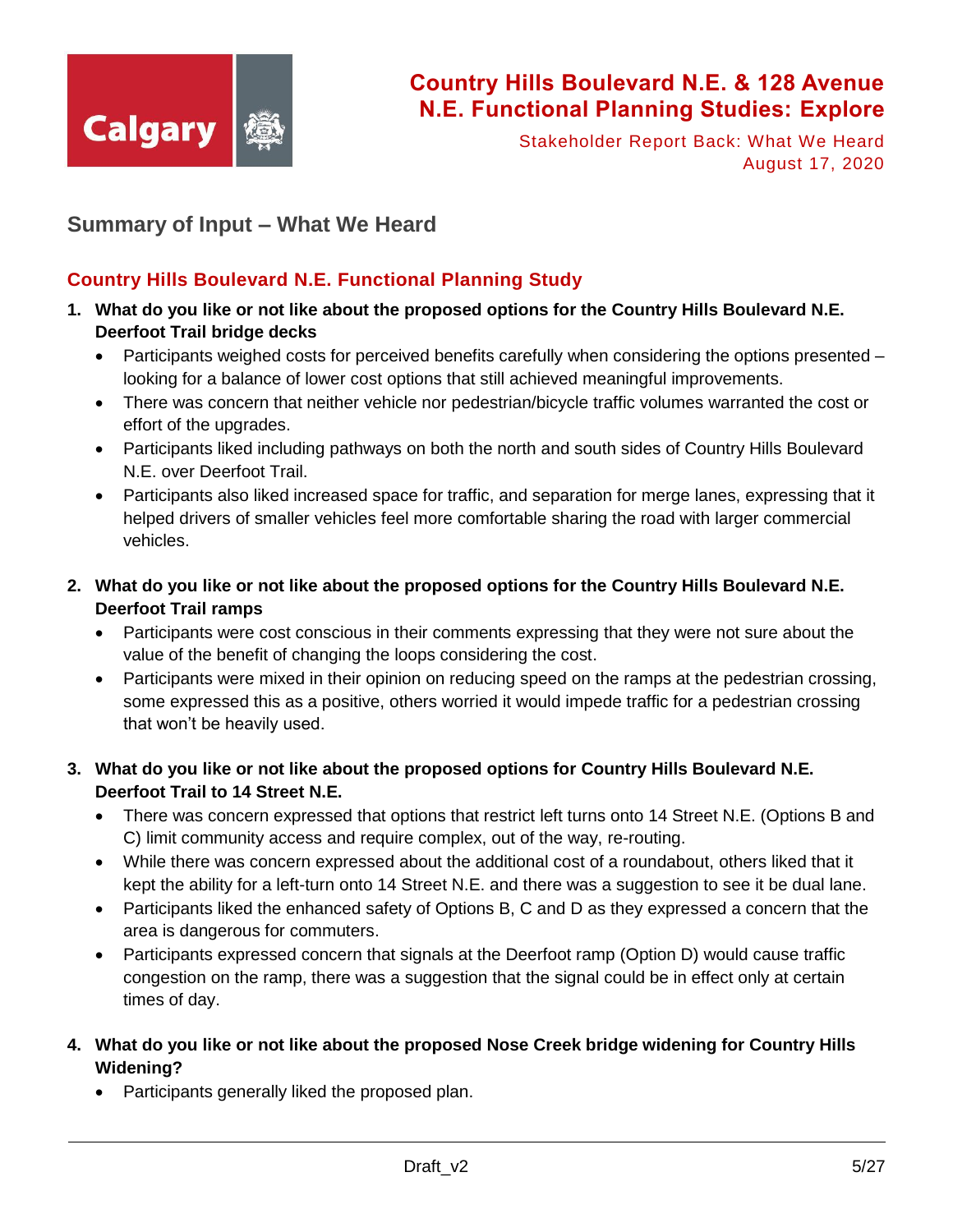

Stakeholder Report Back: What We Heard August 17, 2020

- There was a concern expressed that a dual turn might result in drivers getting cut off at the turn.
- There was a suggestion to make room for bus lanes in the future.
- **5. What do you like or not like about the proposed changes at Harvest Hills Way N.E. for Country Hills Widening?**
	- Appreciation for the pathway completion was expressed.
	- There were concerns expressed that the dual turn would result in longer waits for all traffic at a signal, or not be very helpful if the second lane stopped shortly after the turn.
	- There is an interest in seeing better accommodation for transit operations (e.g. transit-only lanes or queue jumps).
- **6. What do you like or not like about the proposed Canadian Pacific Rail bridge widening for Country Hills Widening?**
	- Participants generally liked the proposed plan.

### **128 Avenue N.E. Functional Planning Study**

#### **What do you like or not like about the proposed options for the alignment of 128 Ave N.E. west of 15 Street N.E.?**

- Participants had mixed views on the transit-only link expressing positively that it would reduce traffic impact on the community, but also concern that it would increase pollution and travel times.
- Participants questioned the connection to Deerfoot Trail given the proximity of Stoney Trail.
- Participants expressed concerns about costs and property impacts with the Option 2 alignment for west of 15 Street N.E.
- There was appreciation of increased pathway and pedestrian connection to communities.
- A desire was expressed to keep some of the area between CPR and Nose Creek as greenspace.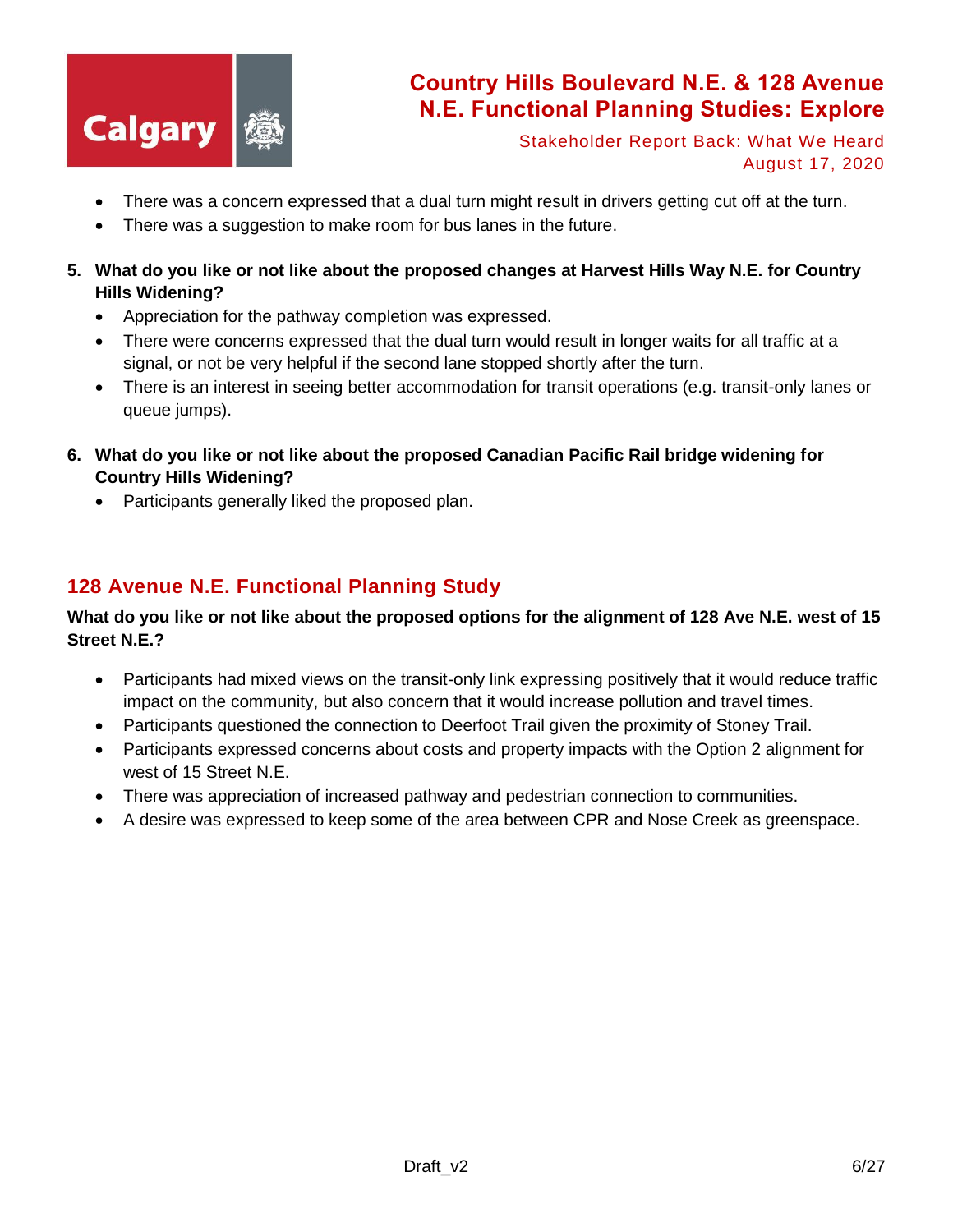

Stakeholder Report Back: What We Heard August 17, 2020

### <span id="page-6-0"></span>**Verbatim Comments**

The following is a record of the feedback received by those who responded using the online Engage website and comments received on both Facebook and Twitter advertisements.

Please note: All of the comments below are printed as received. The comments are organized by the questions asked. Comments are unedited as to spelling, grammar, use of contractions, etc. Comments are only edited to remove profanity, personally identifying information or to identify an illegible word; where this occurs, it is indicated using square brackets, for example; "[illegible]."

#### **Country Hills Boulevard N.E. Functional Planning Study**

#### **1. Country Hills Boulevard N.E. Deerfoot Trail Bridge Decks**

**1.1. What do you like or not like about Deerfoot Trail bridge decks option 1 for Country Hills Widening for people who walk, bike, take transit and drive?**

| $\bullet$ | I like that the automobile traffic will move smoother, but the price tag seems a<br>hinderance when the same effect can be achieved for slightly cheaper in Option C.                                                                                             |
|-----------|-------------------------------------------------------------------------------------------------------------------------------------------------------------------------------------------------------------------------------------------------------------------|
| $\bullet$ | Unnecessary cost, but option for transit                                                                                                                                                                                                                          |
| $\bullet$ | I like that there are walkways on both sides                                                                                                                                                                                                                      |
| $\bullet$ | I think option B will work for everyone.                                                                                                                                                                                                                          |
| $\bullet$ | Unnecessary at this time. There is no demand in the next 10 years for additional<br>space. A simple traffic study will conclude the volumes over the bridge are well<br>below capacity. Pedestrian and bike traffic capacity will never exceed current<br>design. |
|           | huge wasted space                                                                                                                                                                                                                                                 |
|           | Please widen Country Hills BLVD between Barlow and Metis Trail                                                                                                                                                                                                    |
|           | The cost is more for this option.                                                                                                                                                                                                                                 |

#### **1.2. What do you like or not like about Deerfoot Trail bridge decks option 2 for Country Hills Widening for people who walk, bike, take transit and drive?**

• I feel that this is too narrow to accomodate the traffic in either direction, especially if industrial traffic increases by any meaningful margin. It accommodates everything in smaller foot print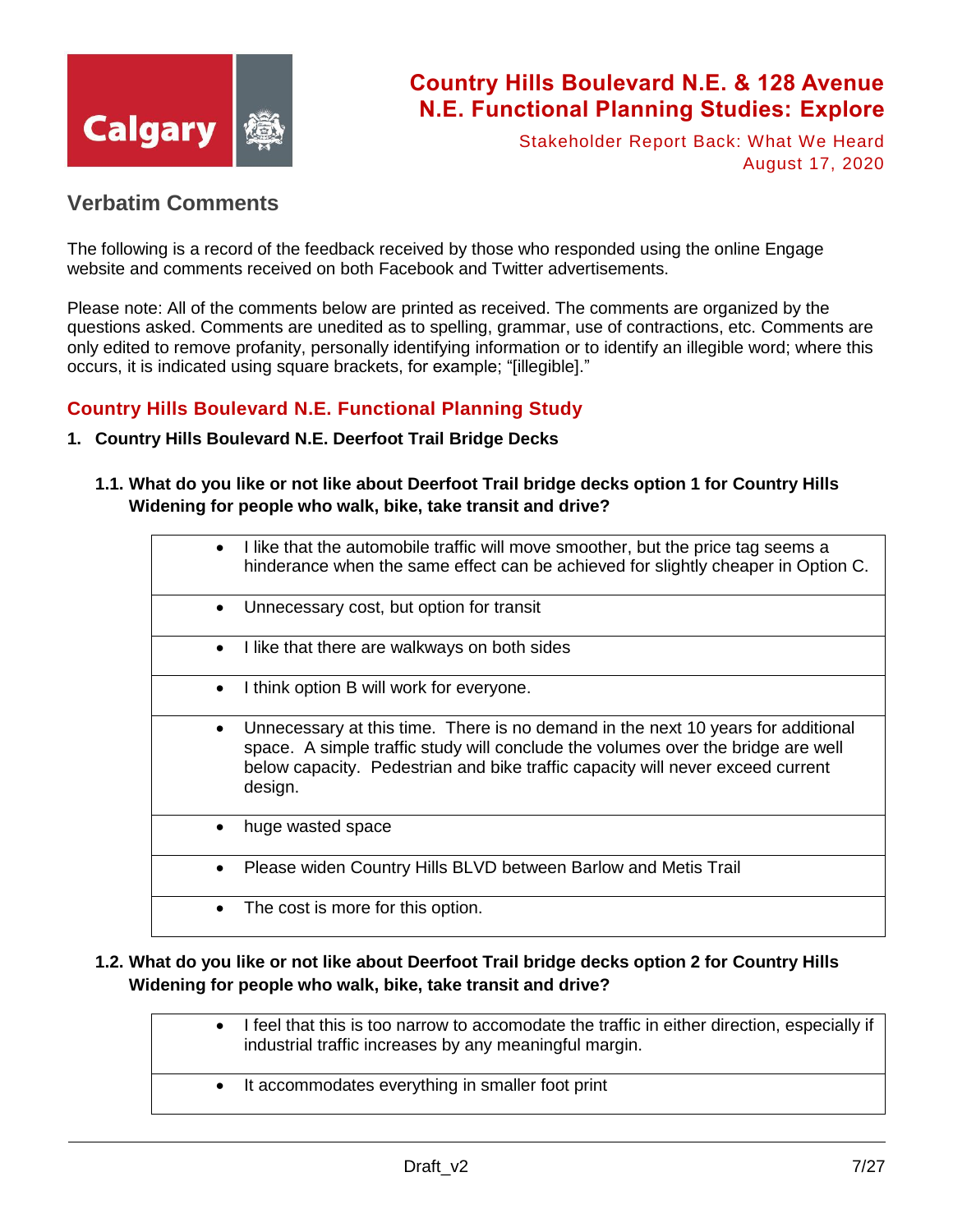

Stakeholder Report Back: What We Heard August 17, 2020

|           | Make walkways on both sides                                                                                                                                                                                                                                  |
|-----------|--------------------------------------------------------------------------------------------------------------------------------------------------------------------------------------------------------------------------------------------------------------|
| $\bullet$ | I like it                                                                                                                                                                                                                                                    |
| $\bullet$ | Worse than Option 1. There is no demand in the next 10 years for additional<br>space. A simple traffic study will conclude the volumes over the bridge are well<br>below capacity. Pedestrian and bike traffic capacity will never exceed current<br>design. |
| $\bullet$ | no separation for merge lanes not good                                                                                                                                                                                                                       |
|           | Please widen Country Hills BLVD between Barlow and Metis Trail                                                                                                                                                                                               |
|           | Least cost and still get a north side ped bridge, although narrower.                                                                                                                                                                                         |

**1.3. What do you like or not like about Deerfoot Trail bridge decks option 3 for Country Hills Widening for people who walk, bike, take transit and drive?**

|           | This is my favourite of the 3. Pedestrians are kept safe on the north side and there<br>is room to keep traffic spaced apart to a level that would make even timid drivers<br>feel comfortable with the large trucks in the area.                         |
|-----------|-----------------------------------------------------------------------------------------------------------------------------------------------------------------------------------------------------------------------------------------------------------|
|           | Not sure there is enough pedestrian traffic to warrant a second bridge                                                                                                                                                                                    |
|           | Safety and access to the road- need to protect people                                                                                                                                                                                                     |
|           | Over doing what is needed                                                                                                                                                                                                                                 |
|           | Worst option of all. There is no demand in the next 10 years for additional space.<br>A simple traffic study will conclude the volumes over the bridge are well below<br>capacity. Pedestrian and bike traffic capacity will never exceed current design. |
| $\bullet$ | like the simple traffic separation. not thrilled about separate construction of<br>pathway. costly method?                                                                                                                                                |
| $\bullet$ | Please widen Country Hills BLVD between Barlow and Metis Trail                                                                                                                                                                                            |
|           | I think this is the best option with mid costs and more flexibility.                                                                                                                                                                                      |

#### **2. Country Hills Boulevard N.E. Deerfoot Trail Ramps**

**2.1. What do you like or not like about the Deerfoot Trail ramps option 1 for Country Hills Widening?**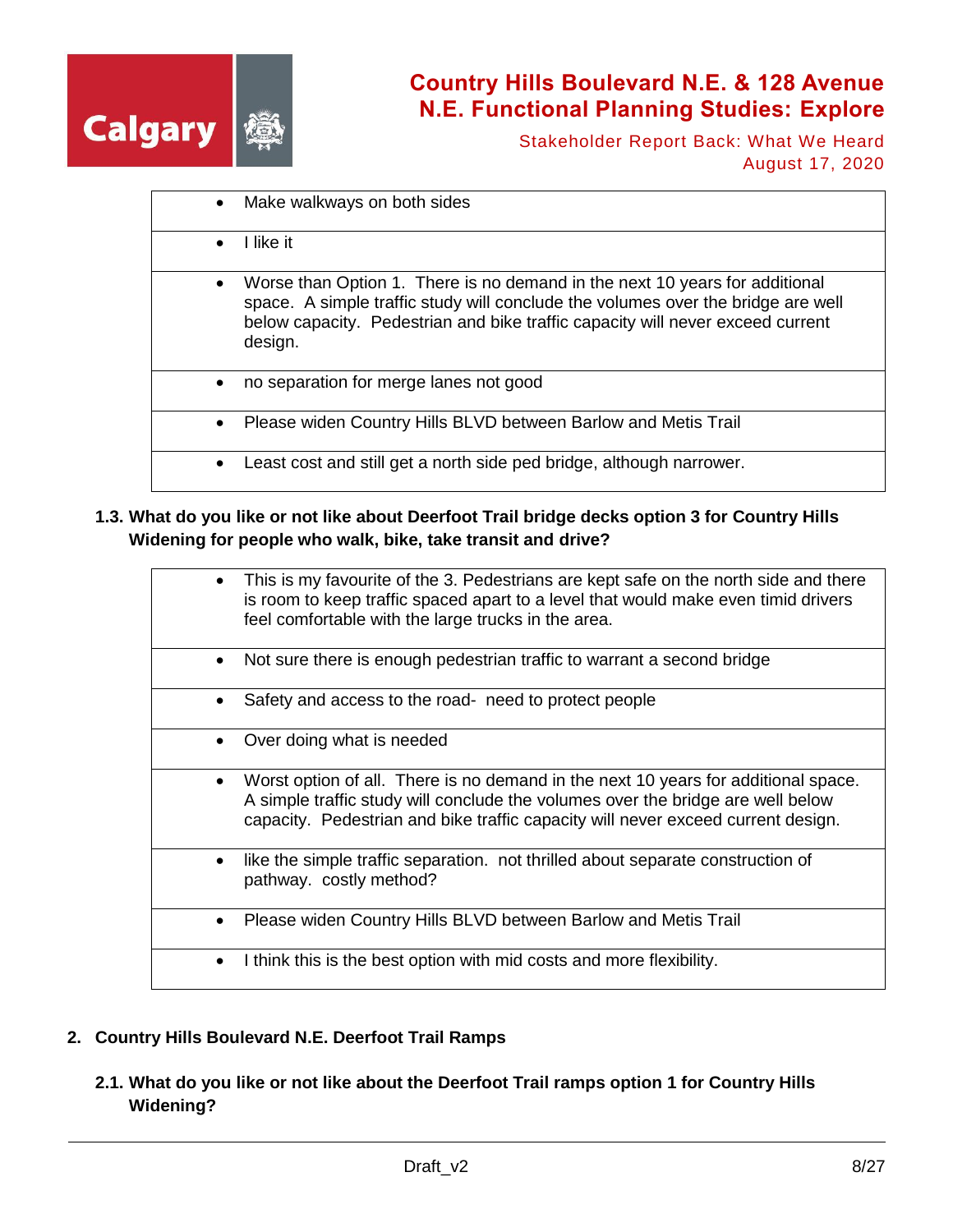

Stakeholder Report Back: What We Heard August 17, 2020

|           | Are you kidding. You want to spend money to move the road for no reason                                                                                                                                             |
|-----------|---------------------------------------------------------------------------------------------------------------------------------------------------------------------------------------------------------------------|
| $\bullet$ | More construction is a negative                                                                                                                                                                                     |
| $\bullet$ | Too costly. Invest the money in better upgrades at other parts of the interchange.                                                                                                                                  |
| $\bullet$ | Too \$                                                                                                                                                                                                              |
| $\bullet$ | I like it the plan                                                                                                                                                                                                  |
| $\bullet$ | Absolutely not required. These two roads are high volume/speed roads. Any<br>attempt to reduce speed at crosswalk (for non existent pedestrians) will be very<br>dangerous for traffic and will increase accidents. |
| ٠         | not thrilled about loop relocation but happy loop still exists                                                                                                                                                      |
| $\bullet$ | It seems like a waste of money to redo the ramp loop. %0 Km at a ped crossing<br>seems like too much vehicular speed for safe ped/bike crossings                                                                    |

### **2.2. What do you like or not like about the Deerfoot Trail ramps option 2 for Country Hills Widening?**

|           | You are all [omitted] and should be fired!! Come one election time!!                                                                                                                                                      |
|-----------|---------------------------------------------------------------------------------------------------------------------------------------------------------------------------------------------------------------------------|
|           | Slower speeds aren't a big deal                                                                                                                                                                                           |
|           | Adjust the 90 degree turn from WB CHB to SB Deerfoot. The 90 degree turn seems<br>unecessary, and appears to require construction that isn't needed today. Make the<br>north clover loop look like the south clover loop. |
|           | Better price                                                                                                                                                                                                              |
|           | I like it to wide road                                                                                                                                                                                                    |
| ٠         | I think option B is the best option for the money                                                                                                                                                                         |
| $\bullet$ | Absolutely not required. These two roads are high volume/speed roads. Any<br>attempt to reduce speed at crosswalk (for non existent pedestrians) will be very<br>dangerous for traffic and will increase accidents.       |
|           | tight turn and very low speed will bung up traffic                                                                                                                                                                        |
| ٠         | I like that the bridge doesn't need to be widened on north side and that the speed is<br>30 km at crossings. Saves money on the loops.                                                                                    |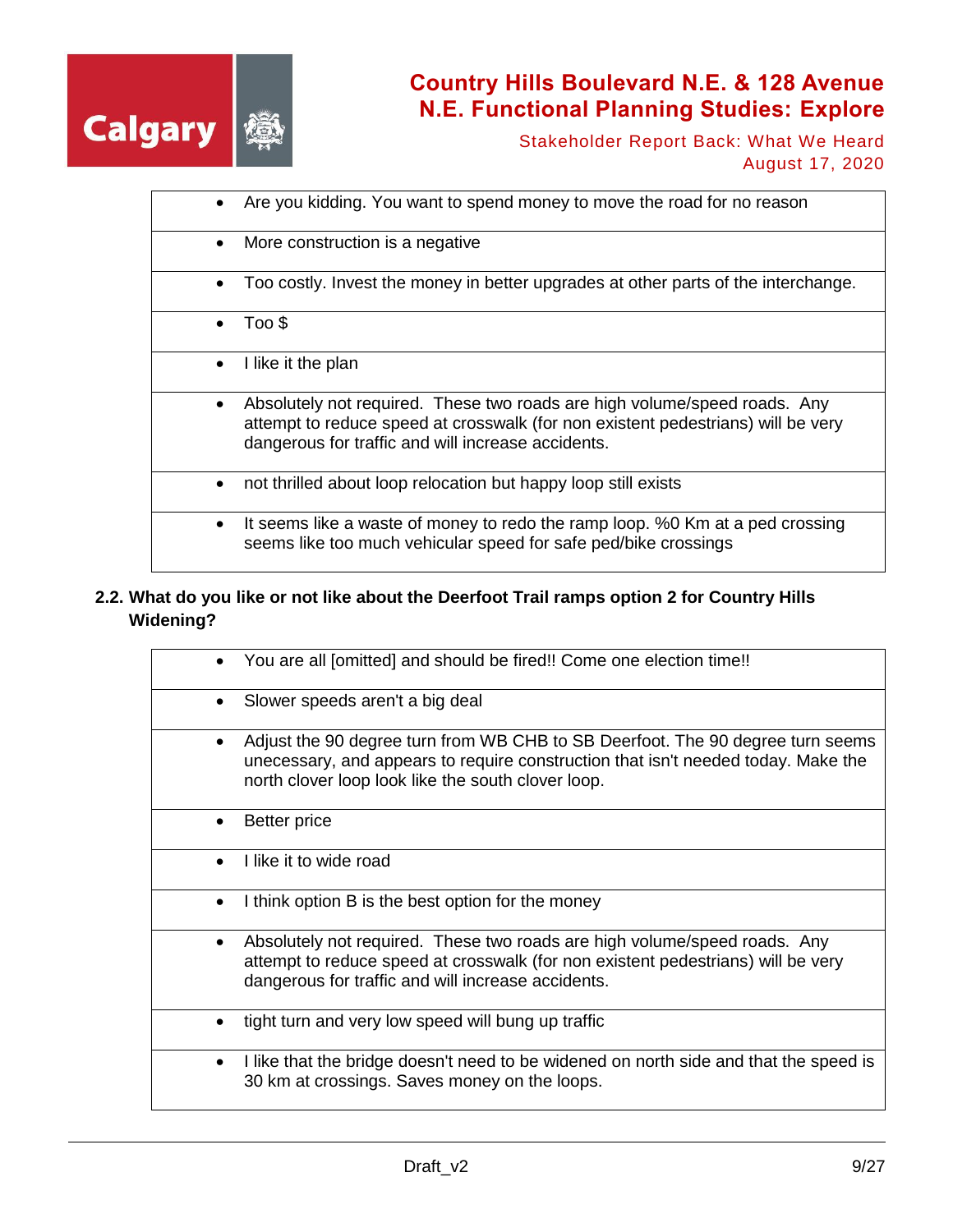

Stakeholder Report Back: What We Heard August 17, 2020

#### **3. Country Hills Boulevard N.E. Deerfoot Trail to 14 Street N.E.**

**3.1. What do you like or not like about the Deerfoot Trail to 14 Street N.W option 1 for Country Hills Widening?**

|           | • This is a dangerous area for commuters. I've nearly been hit myself while travelling<br>westbound in the area as large trucks can't/don't see smaller vehicles and                                                          |
|-----------|-------------------------------------------------------------------------------------------------------------------------------------------------------------------------------------------------------------------------------|
|           | passenger vehicles don't show courtesy to people coming off of Deerfoot.                                                                                                                                                      |
|           | • it's fine right now, but might not be in future                                                                                                                                                                             |
|           | By far the best of the four options The volume of traffic on WB Country Hills Blvd<br>is no where near high enough to cause this theoretical problem. Check with the<br>CPS if there has ever been an accident there - Never. |
| $\bullet$ | high collision zone due to tight weaving is not good                                                                                                                                                                          |
|           | • It's ok I guess, but I'm not sure how that would look if I was traveling west on CHB<br>from the NE and going straight thru. I would hope that it would not impact me.                                                      |

### **3.2. What do you like or not like about the Deerfoot Trail to 14 Street N.W option 2 for Country Hills Widening?**

|           | • I like the safety implemented but don't like the long detour to the shopping/light<br>industial to the south on 14th ST.                                                                                                               |
|-----------|------------------------------------------------------------------------------------------------------------------------------------------------------------------------------------------------------------------------------------------|
| $\bullet$ | Too much interference in driving pattern                                                                                                                                                                                                 |
| $\bullet$ | It doesn't make sense to restrict traffic going WB on CHB from making the left-turn<br>at 14th St. This unecessarily reduces community access for no safety benefit.                                                                     |
|           | Again, not necessary considering the traffic volumes. There has never been an<br>accident there, this is a made up problem, Already traffic lights on the bridge that<br>control volume. This is next best option                        |
| $\bullet$ | good that weave eliminated but westbound still allowed to turn to distribute left<br>turning traffic across two entries                                                                                                                  |
|           | I like this option the most. I expect this traffic that wishes to go to SB 14 St will be<br>truck traffic for the most part. I say make them do the extra work to keep the regular<br>vehicles from having to do anything extraordinary. |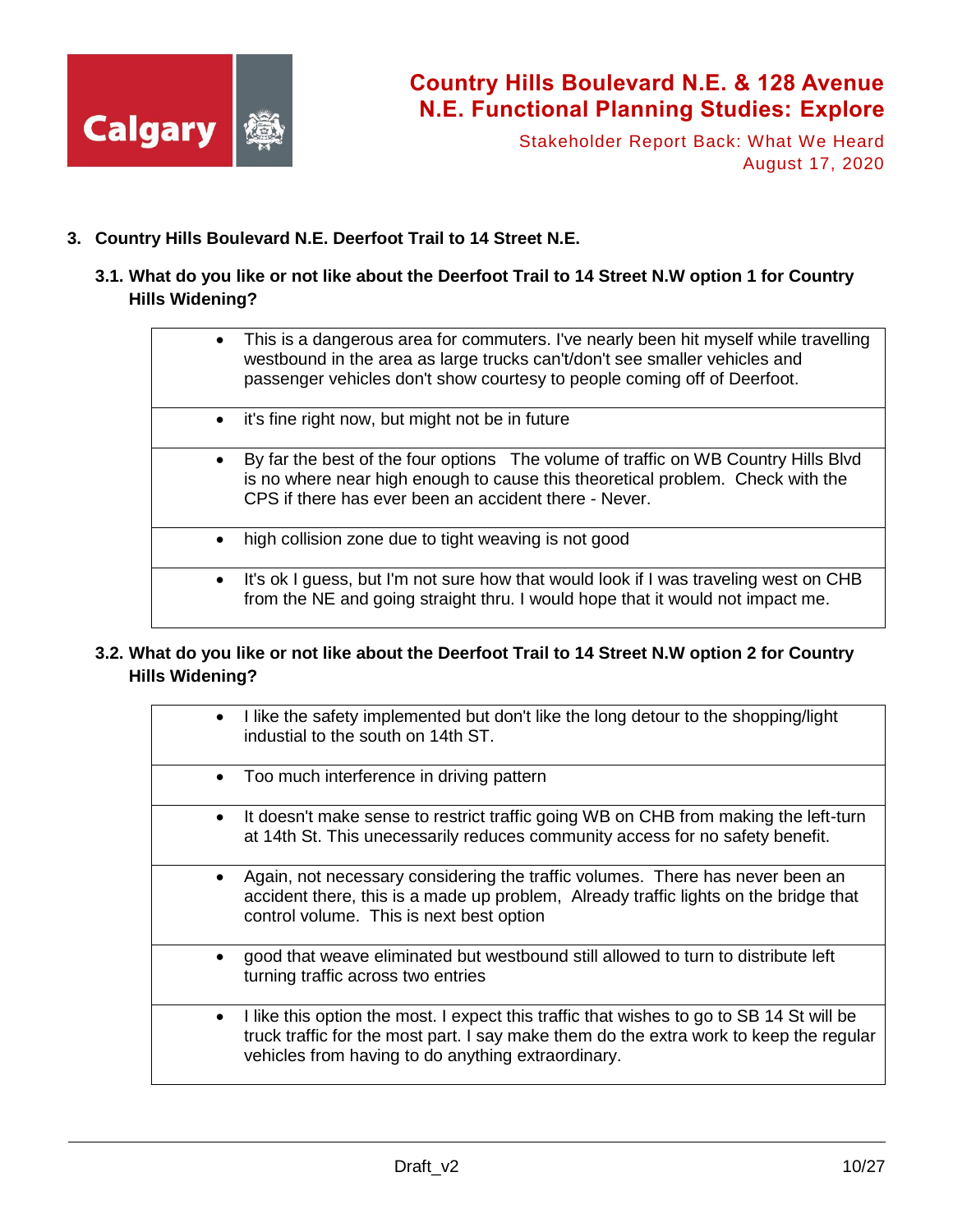

Stakeholder Report Back: What We Heard August 17, 2020

**3.3. What do you like or not like about the Deerfoot Trail to 14 Street N.W option 3 for Country Hills Widening?**

| $\bullet$ | Too me, this is the best option PROVIDED the traffic circle is maintained as 2 lanes<br>and instructions for use are clearly posted upon approach. (Calgarians suck at<br>using traffic circles, weaving accross multiple lanes and missing exits.) |
|-----------|-----------------------------------------------------------------------------------------------------------------------------------------------------------------------------------------------------------------------------------------------------|
| $\bullet$ | Too much interference in driving pattern, plus the lights at 11th are terribly timed<br>anyway                                                                                                                                                      |
| $\bullet$ | I think this is the best option. It retains the traffic throughput of the Deerfoot Tr.<br>interchange while preserving the ability to make a left-turn from WB CHB.                                                                                 |
| $\bullet$ | Do not, This is 2nd worst idea. Complete waste of time, money and will increase<br>pollution                                                                                                                                                        |
| $\bullet$ | don't like the additional cost and complexity of adding the round about                                                                                                                                                                             |
| $\bullet$ | I don't know if I would like this if you don't get in the correct exit from DF, you<br>don't get to go where you want to go. It doesn't look as elegant as the traffic circle<br>option, but I could be wrong.                                      |

#### **3.4. What do you like or not like about the Deerfoot Trail to 14 Street N.W option 4 for Country Hills Widening?**

| $\bullet$ | This would hinder traffic flow too much and not be efficient, in my opinion. This<br>serves no one in the end.                                                                                                                                                |
|-----------|---------------------------------------------------------------------------------------------------------------------------------------------------------------------------------------------------------------------------------------------------------------|
| $\bullet$ | it's reasonable. Can it be optional for different times of day?                                                                                                                                                                                               |
|           | This option unecessarily causes traffic to build on the Deerfoot off-ramp, and may<br>create congestion in the future. Perhaps the rightmost lane at either 14th st or 11th<br>st can become the left-turn lane, if the intersection geometry permits.        |
| $\bullet$ | <b>Best</b>                                                                                                                                                                                                                                                   |
| $\bullet$ | DO NOT. Mind blowing that this option even is being considered. To put a traffic<br>light on a hiway exit for traffic going right. It would one of the first in all of Alberta.<br>This would definitely cause accidents, increase travel times and pollution |
|           | more signals will just slow down traffic and dial left doesn't eliminate the weave<br>risks                                                                                                                                                                   |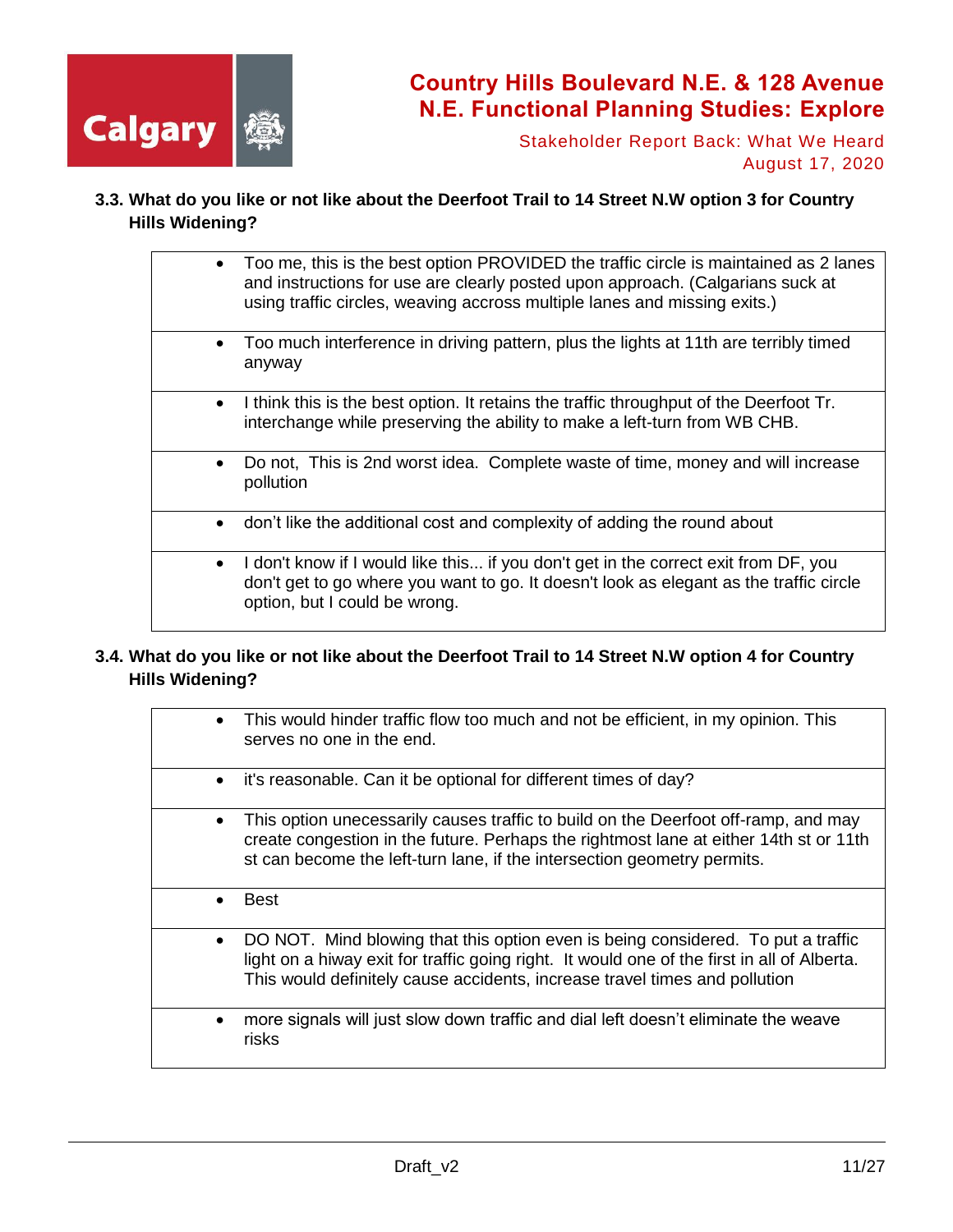

Stakeholder Report Back: What We Heard August 17, 2020

- **4. Other Options**
	- **4.1. What do you like or not like about the proposed Nose Creek bridge widening for Country Hills Widening?**

|           | I would try to keep it to a single right turn lane to prevent people getting cut off at<br>the turn.                                                                                                            |
|-----------|-----------------------------------------------------------------------------------------------------------------------------------------------------------------------------------------------------------------|
| $\bullet$ | it's fine                                                                                                                                                                                                       |
|           | Make room for bus lanes in the future.                                                                                                                                                                          |
| $\bullet$ | I believe this is a needed upgrade and well thought out. I am however strongly<br>against the extension of 11th street north through the valley towards the proposed<br>128th avenue for environmental reasons. |
| $\bullet$ | Should not be a priority for the city, but no real concerns with increasing the bridge<br>size.                                                                                                                 |
|           | disparity between east and left bound lanes will just create confusion and<br>congestion from westbound traffic. also westbound lanes setup is implicitly<br>confusing for driver directions                    |
| ٠         | It seems good from what I can tell.                                                                                                                                                                             |

#### **4.2. What do you like or not like about the proposed changes at Harvest Hills Way for Country Hills Widening?**

|           | • Completing the pathway is the highlight here. I'm not sure how the dual left turn<br>helps if the outside lane just has to merge once the turn is completed                                                                                                         |
|-----------|-----------------------------------------------------------------------------------------------------------------------------------------------------------------------------------------------------------------------------------------------------------------------|
|           | • There is nothing in any of the plans to improve transit operations. If transit is not<br>prioritized in this functional plan, people will continue to rely on their cars to travel.<br>Construct EB and WB transit-only lanes or queue jumps.                       |
|           | • There is no volume warranted for a dual turn at this intersection. This design will<br>eliminate left turn on solid green therefor increase pollution and wait times for traffic<br>in all directions. Increased traffic light cycles are detrimental in every way. |
| $\bullet$ | It is hard to imagine the final result. I drove east on this section today and I really<br>dislike the lanes as they are set up now, so the proposed is probably an<br>improvement.                                                                                   |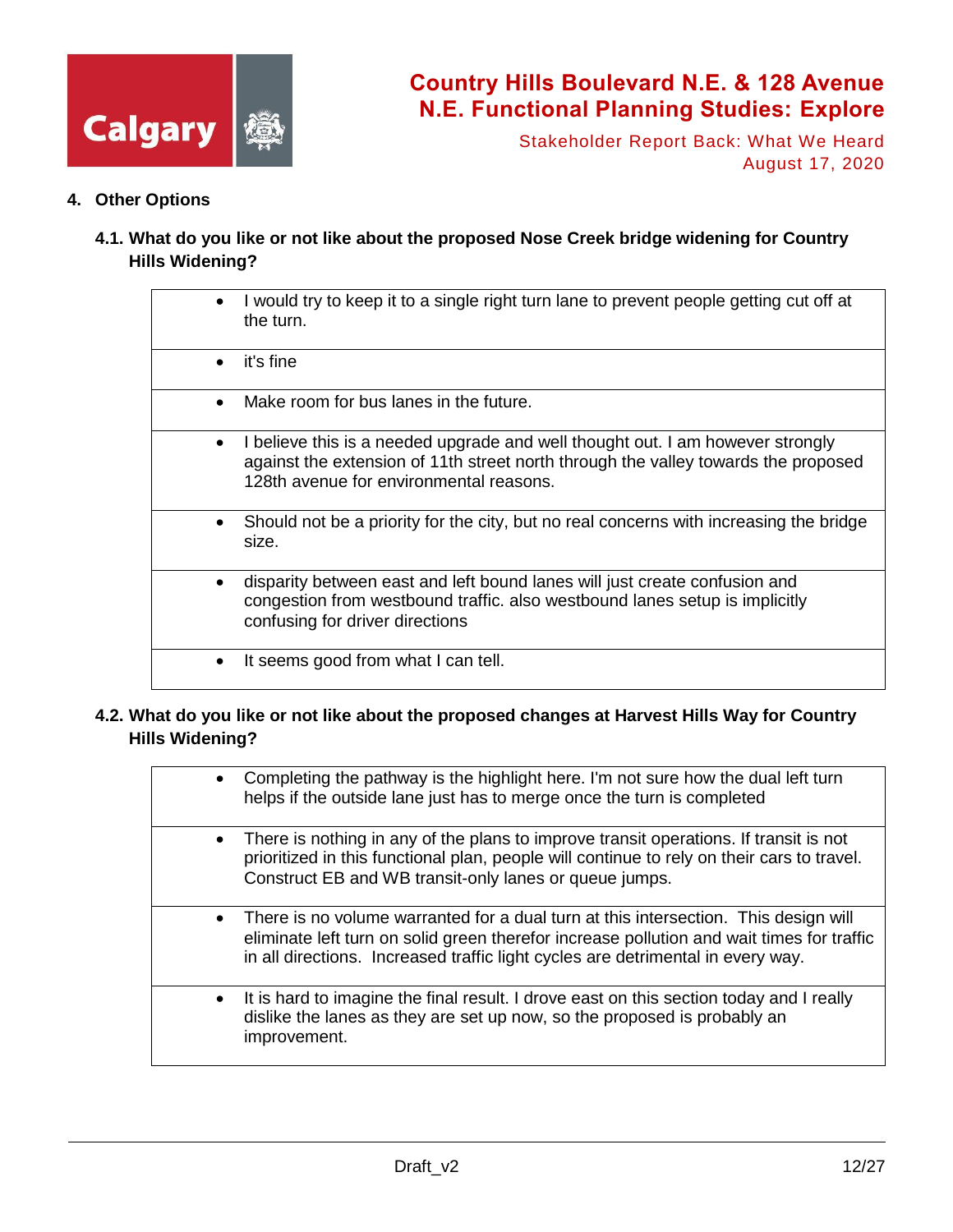

Stakeholder Report Back: What We Heard August 17, 2020

### **4.3. What do you like or not like about the proposed Canadian Pacific Rail bridge widening for Country Hills Widening?**

| This has no drawback as far as I can tell. I'm fine with it.                                                |
|-------------------------------------------------------------------------------------------------------------|
| • Should not be a priority for the city at this time. Otherwise, increasing flow is<br>always a good thing. |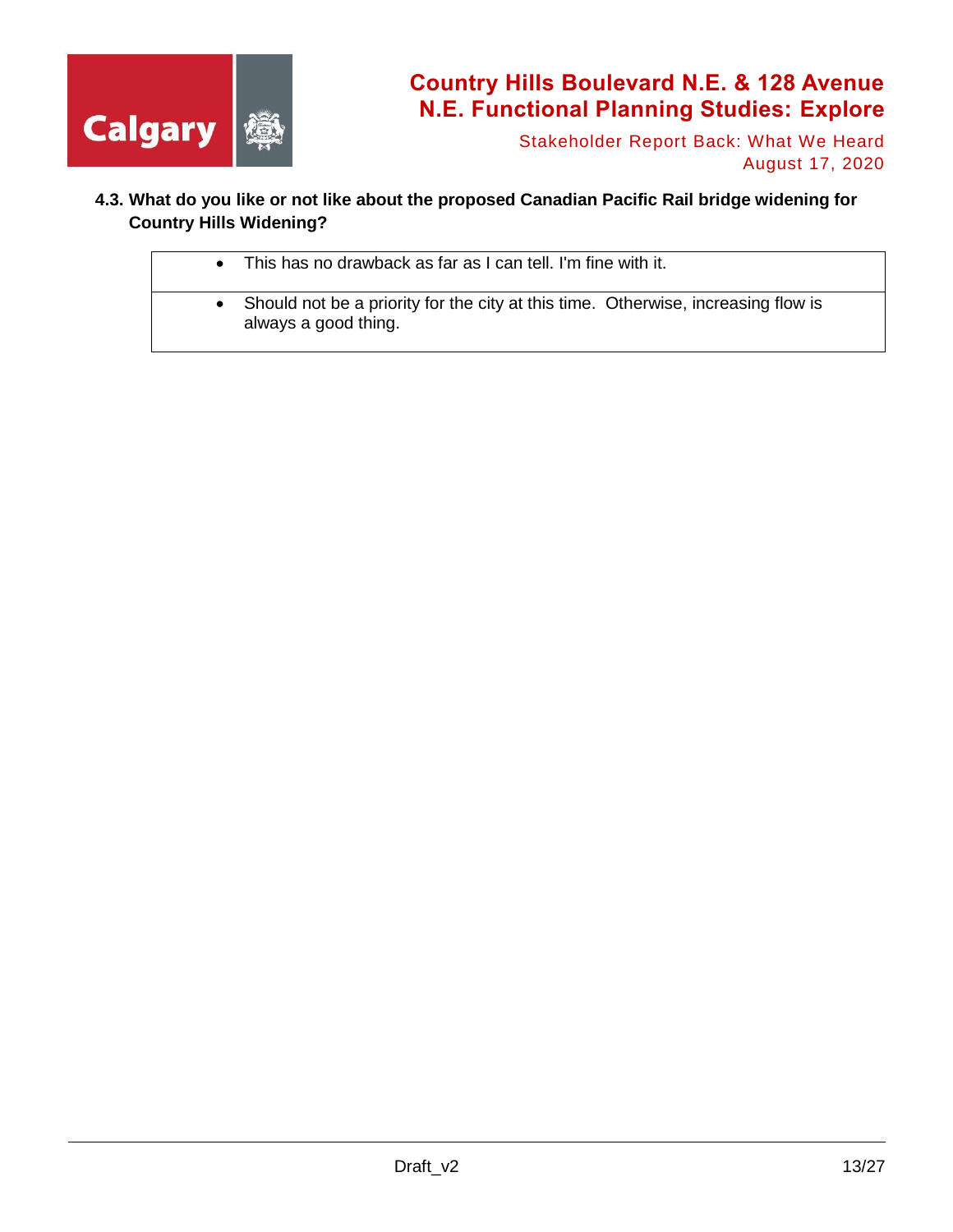

Stakeholder Report Back: What We Heard August 17, 2020

### **128 Avenue N.E. Functional Planning Study**

**1. What do you like or not like about Option 1 for 128 Avenue N.E. for people who walk, bike, take transit and drive?**

| I like that this has minimal impact on surface infrastructure. I'm a little<br>confused as to impact on deep utilities, however, so I will reserve<br>judgement on that for now. I'd like to know what future costs would be<br>associated with that issue.<br>Keeps current alignment. However I don't see a functional need for a 128<br>ave connection to Deerfoot given the proximity of Stoney Trail and 11st<br>access. Other Deerfoot priorities seem more worthwhile.<br>Keep the transit-only connection as a transit-only connection. This will<br>encourage people to use the bus, while also reducing the impact on the<br>community from traffic at the new intersection.<br>The area between CPR and Nose Creek is a popular recreation area -<br>especially dog walkers due to lack of suitable spaces in the NE anywhere<br>near. Can much of that area be preserved as park?<br>Absolute terrible idea. There is no demand from people to walk, bike or<br>take transit. Does not help people that drive. Huge waste of tax payer<br>money.<br>It's wrong to block non-bus traffic. Remove the Transit-only connection.<br>This bus trap will waste time, increase pollution and cause avoidable<br>greenhouse gases. Why aren't these pollution and time costs listed in this<br>presentation? |  |  |
|------------------------------------------------------------------------------------------------------------------------------------------------------------------------------------------------------------------------------------------------------------------------------------------------------------------------------------------------------------------------------------------------------------------------------------------------------------------------------------------------------------------------------------------------------------------------------------------------------------------------------------------------------------------------------------------------------------------------------------------------------------------------------------------------------------------------------------------------------------------------------------------------------------------------------------------------------------------------------------------------------------------------------------------------------------------------------------------------------------------------------------------------------------------------------------------------------------------------------------------------------------------------------------------------------------------|--|--|
|                                                                                                                                                                                                                                                                                                                                                                                                                                                                                                                                                                                                                                                                                                                                                                                                                                                                                                                                                                                                                                                                                                                                                                                                                                                                                                                  |  |  |
|                                                                                                                                                                                                                                                                                                                                                                                                                                                                                                                                                                                                                                                                                                                                                                                                                                                                                                                                                                                                                                                                                                                                                                                                                                                                                                                  |  |  |
|                                                                                                                                                                                                                                                                                                                                                                                                                                                                                                                                                                                                                                                                                                                                                                                                                                                                                                                                                                                                                                                                                                                                                                                                                                                                                                                  |  |  |
|                                                                                                                                                                                                                                                                                                                                                                                                                                                                                                                                                                                                                                                                                                                                                                                                                                                                                                                                                                                                                                                                                                                                                                                                                                                                                                                  |  |  |
|                                                                                                                                                                                                                                                                                                                                                                                                                                                                                                                                                                                                                                                                                                                                                                                                                                                                                                                                                                                                                                                                                                                                                                                                                                                                                                                  |  |  |
|                                                                                                                                                                                                                                                                                                                                                                                                                                                                                                                                                                                                                                                                                                                                                                                                                                                                                                                                                                                                                                                                                                                                                                                                                                                                                                                  |  |  |

**2. What do you like or not like about Option 2 for 128 Avenue N.E. for people who walk, bike, take transit and drive?**

| $\bullet$ | This is nice option #2 and I wish there was some housing development<br>nexg                                                                                                                                                            |
|-----------|-----------------------------------------------------------------------------------------------------------------------------------------------------------------------------------------------------------------------------------------|
| $\bullet$ | I'm a little skittish towards the property impacts and reconstructing portions<br>of the road, but I don't know what future maintenance costs to utilities would<br>be and if that would offset initial capital costs uprfront.         |
| $\bullet$ | Requires realignment of 128. However I don't see a functional need for a<br>128 ave connection to Deerfoot given the proximity of Stoney Trail and 11st<br>access. Other Deerfoot priorities seem more worthwhile.                      |
| $\bullet$ | Keep the transit-only connection as a transit-only connection. This will<br>encourage people to use the bus, while also reducing the impact on the<br>community from traffic at the new intersection. This option seems lower-<br>cost. |
| $\bullet$ | The area between CPR and Nose Creek is a popular recreation area -<br>especially dog walkers due to lack of suitable spaces in the NE anywhere<br>near. Can much of that area be preserved as park?                                     |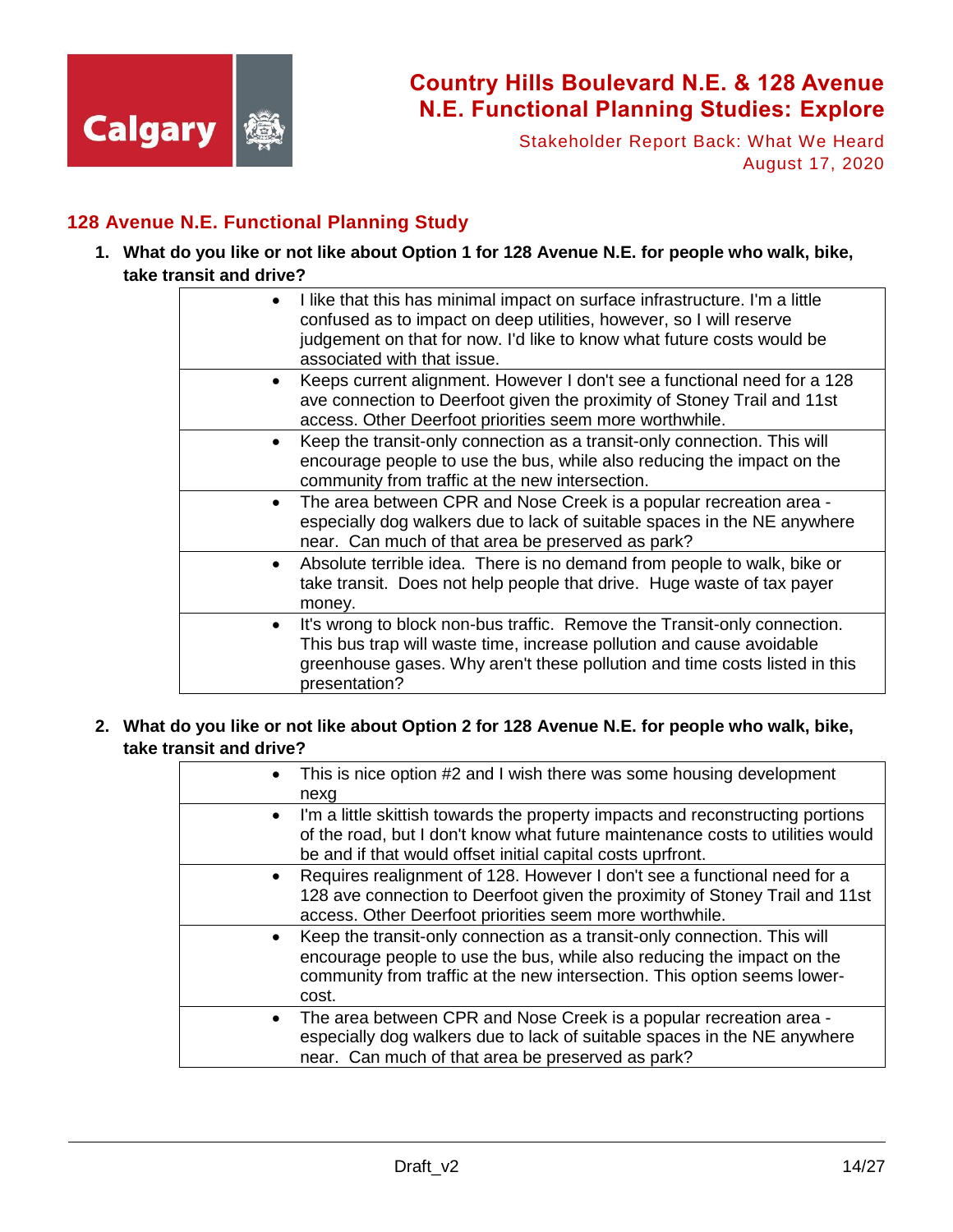

Stakeholder Report Back: What We Heard August 17, 2020

| $\bullet$ | Absolute terrible idea. There is no demand from people to walk, bike or<br>take transit. Does not help people that drive. Huge waste of tax payer<br>money.                                                                                                  |
|-----------|--------------------------------------------------------------------------------------------------------------------------------------------------------------------------------------------------------------------------------------------------------------|
| $\bullet$ | It's wrong to block non-bus traffic. Remove the Transit-only connection.<br>This bus trap will waste time, increase pollution and cause avoidable<br>greenhouse gases. Why aren't these pollution and time costs listed in this<br>presentation?             |
| $\bullet$ | I just moved to Skyview and realized that there is no pathways to walk down<br>on Country hills or Métis. There is very limited places to go if you want to<br>walk to a grocery store, which for us we have to walk or drive all the way to<br>Saddletowne. |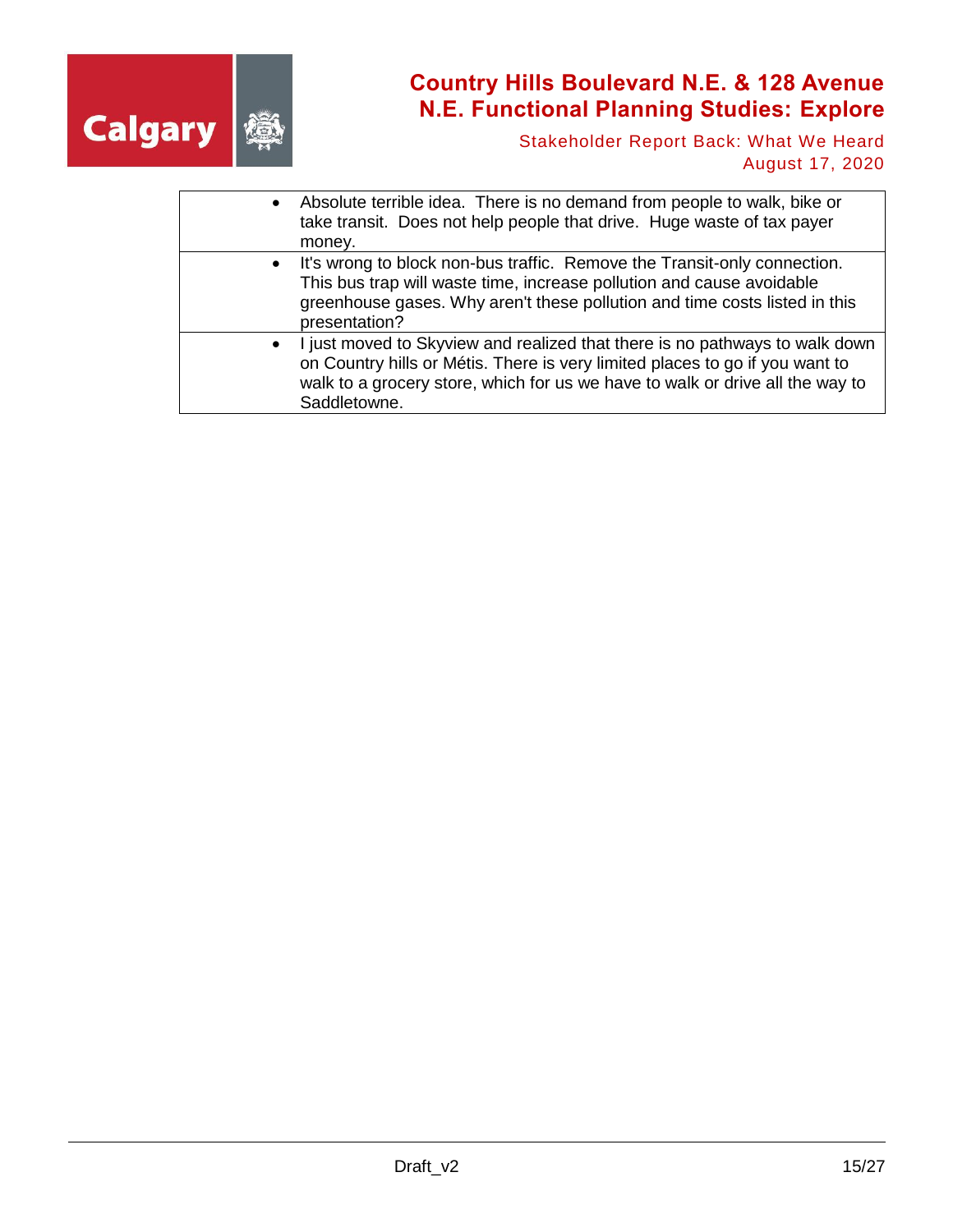

Stakeholder Report Back: What We Heard August 17, 2020

### **Questions Received through the City of Calgary Engage Website**

- Country Hills Boulevard at Harvest Hills Way N.E. and at Harvest Hills Gate N.E., Coventry Hills side, where do you move the power lines ?
- On Country Hills Boulevard at Harvest Hills Way N.E. and at Harvest Hills Gate N.E., on the Coventry Hills side, how tall will the noise barrier be?
- We do need more lane in meets blvd for Mcknight blvd .please consider it too.Thank you
- What is the numeric economic benefit to the city as a whole for the project within the next ten years?
- Where Harvest Hills Blvd meets Stoney Trail, there is no sound barrier for the residents of Coventry. Will this be addressed?
- SB 14th ST to CH eastbound has a lot of existing traffic at various times of day. Tractor-trailers and buses creating dangerous backups SB left turns
- 128 st turning into eastbound stoney. Volume currently uses right two lanes to go to deerfoot. safety concerns about 128 crossing # of lanes to go EB.
- This is an unnecessary expenditure, these funds would be better used solving issues on Deerfoot, and road maintenance!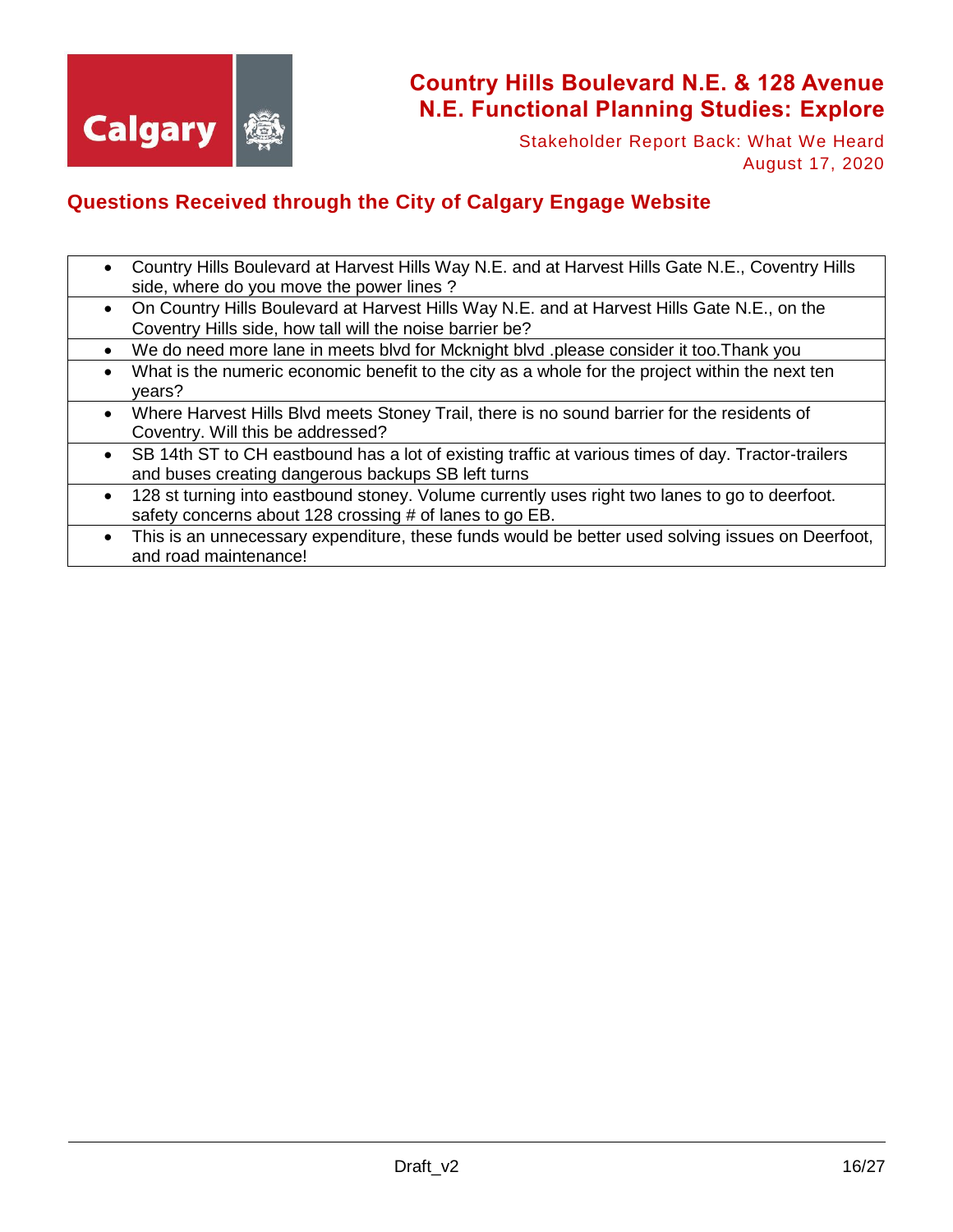

Stakeholder Report Back: What We Heard August 17, 2020

### **Comments Received on Social Media Promoted Posts**

#### **Facebook Post #1**



City of Calgary - Your Local Government O June 24  $\cdot$   $\odot$ 

We're creating functional plans to widen Country Hills Boulevard N.E. & improve connections through Stoney Industrial Area at 128 Ave N.E. to meet mobility & growth needs. These plans will address:

- Widening of Country Hills Blvd. between Deerfoot Tr. and Coventry Blvd. N.E. to six lanes.

Widening of the three existing bridges along Country Hills Blvd. N.E. A new connection of 128 Ave. N.E. between Barlow Tr. and Stoney Tr., including new interchanges on both Deerfoot Tr. And Stoney Tr., and crossings of CP Rail and Nose Creek.

Visit calgary.ca/CountryHillsWidening to read more about these projects and provide your feedback.



#### Country Hills Blvd. & 128 Ave NE Learn More The City is creating a functional plan to widen Country Hil.

- Drive from Stoney to Deerfoot on Country Hills Blvd. NE and back. Notice the number of lanes, quality of road, presence of street lights, presence of side walks. Its a gong show.
- They done the work in parts. Where is 100 year planing. First they make single lane, then they add lanes, improve intersection.
- Should also make the road wider above the airport runway.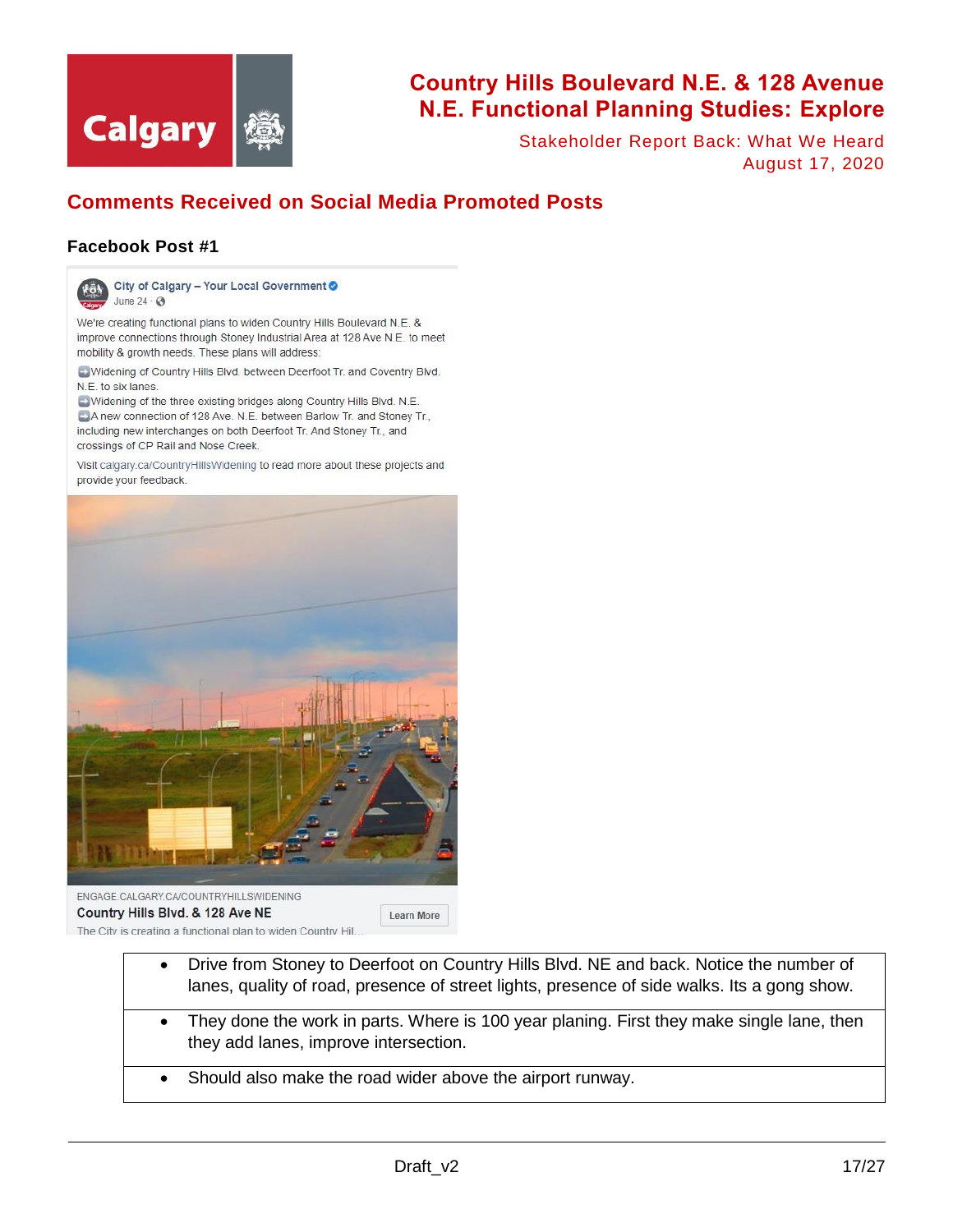

Stakeholder Report Back: What We Heard August 17, 2020

- How much money ,contractors ,the mayor and councillor are going to make out of it ?? Have you ever noticed the conditions of the roads these days,,they are broken before they finish the construction. We,the people of Calgary are just filling their pockets with our hard earned money in the form of ,,every year increasing taxes
- prepare for CONSTRUCTION
- Get a bus between NE and YYC that doesn't go through Downtown!
	- o Route 100
- One of many traffic issues in the province. Just breath!
- I guess I need to find an alternate route ... for the next 10 years
- How bout an on ramp from south bound Deerfoot to beddington trail.
- Good Lord, how much longer is Countryhills Boulevard going to be under construction???!!!! It seems like from from Deerfoot to Stony has been a Decade???  $\circledcirc$ 
	- o Its Craziness!!
	- o We've lived in the area since 2002 and it's been ongoing so my guess is this will be finished in 2035!
	- o the pyramids were done sooner
- Nothing like doing it right the first time! Or second time. Or.....
	- $\circ$  good point when we moved here in 88 the projects were completed for the future! I guess they made cuts and hired new grads as senior planners!
- First of all wide portion of Countryhills between Metis and Barlow...I think just 2 kms patch near YYC runway
- How about extension of country hills from Barlow to 36 st towards matie trail and putting some street lights
- How long it take to be done for the last 6 or 7 years it's going through construction  $\mathbb{Z}_4^2$  I don't think  $\binom{2}{3}$  so it will be done before fall
- Fix all the pot holes in this area first...
- Seriously why? I genuinely think country hills is fine. Everyone has a very valid point about the single lane traffic at the bottom of that runway by gold's gym. I don't see the need for widening. We need to spend money on PSA's on how to drive properly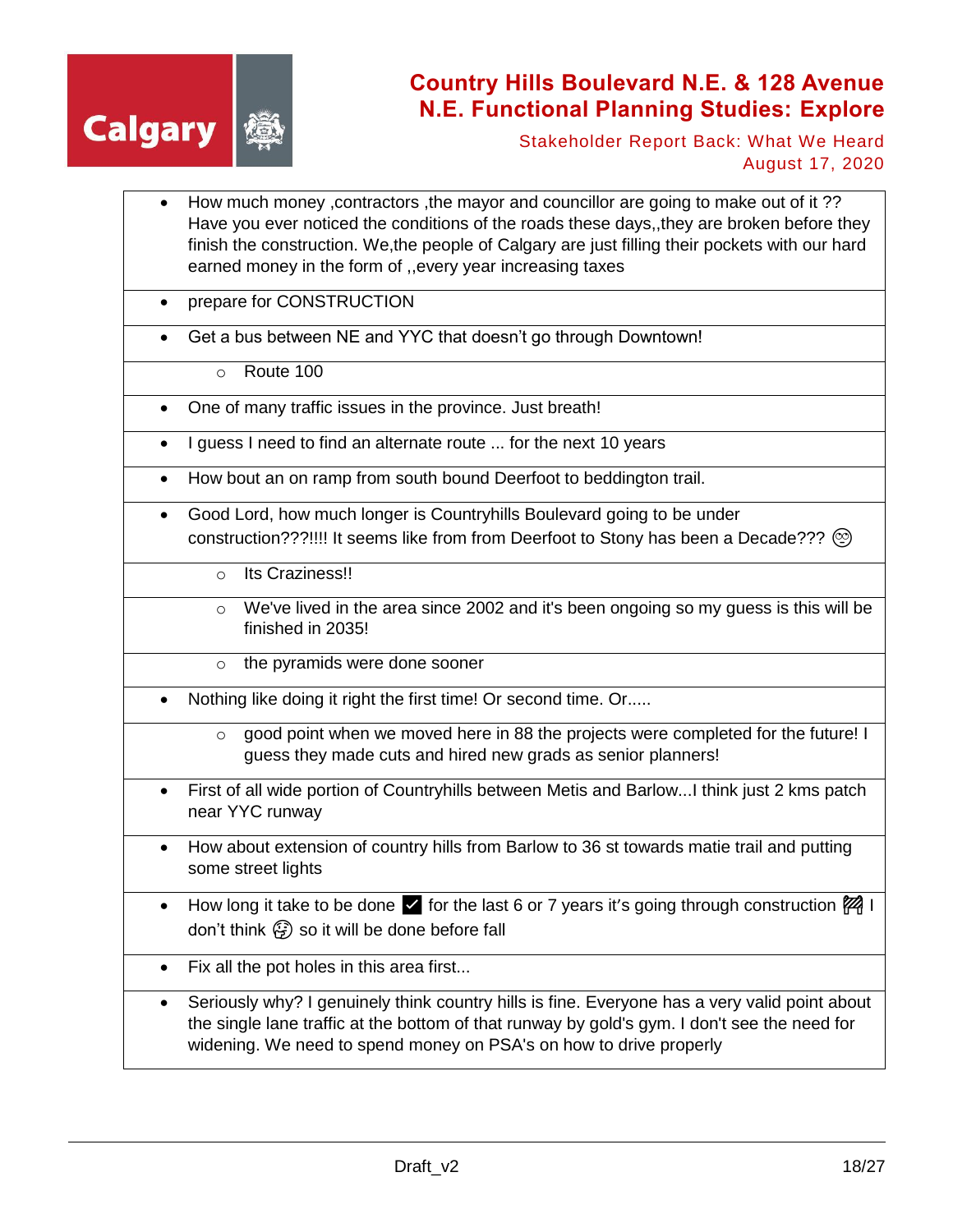

Stakeholder Report Back: What We Heard August 17, 2020

- How about widening the section that is reduced to ONE LANE near the YYC runway so that your plan actually makes sense?
	- yes they miss this important point.
	- $\circ$  Totally agree. I unfortunately missed their pop-up meetings a while ago, and I really wanted to ask them. Does anyone here know if they gave an answer? I mean is the roadway up to YYC to expand or some other reason. It's pointless to widen west of there even more... It's already 3-4 lanes that squeeze into one with no shoulder for bikes.
- Why not start by fixing the massive pot holes on east bound country hills Blvd right before Métis trail?

Maybe get a new city planner.

- They'd all of been fired years ago, but Bronconnier kept them!
- Jeez why can't these guys plan and build once no wonder taxes go up all the time.
- And extend bike path to airdrie??
- How the [omitted] can we afford this????
	- $\circ$  On top of the 371 billion and change that the liberal government borrowed in just 27 days.
	- o and then we pay more taxes and our grandkids pay for it forever!
	- o AB government last week, announced billions for infrastructure work. In a bid to restart the economy.
- Make sure there is one speed limit instead of few in 2 km stretch!
- Why every 6month ,we have to fix the road?
- So in other words, avoid Country Hills Blvd for the next 5 years.

 The worst stretch of country hills blvd is between stoney trail and Barlow trail. Big craters . Every light red on that stretch especially new traffic signals at intersections of 38 st and 36 street are changing frequently even at 2:00 a.m at night for no reason. No body comes from 36 or 38 street but it keeps stopping traffic on country hills blvd unnecessarily. Most annoying road to drive at night with poor lighting. Same goes for Metis trail they put so many traffic signals in between 80th ave and country hills blvd and keep changing frequently to stop traffic unnecessarily on through fare like metis trail which has 70 km /hr speed limit but only to slam brakes every 2 minutes. Such a [omitted] planned all that.

 $\circ$  I just drove pass the country hills and 36 st NE and I saw a car in road side ditch full of rain water and driver sitting on roof to avoid being drowned and fire crews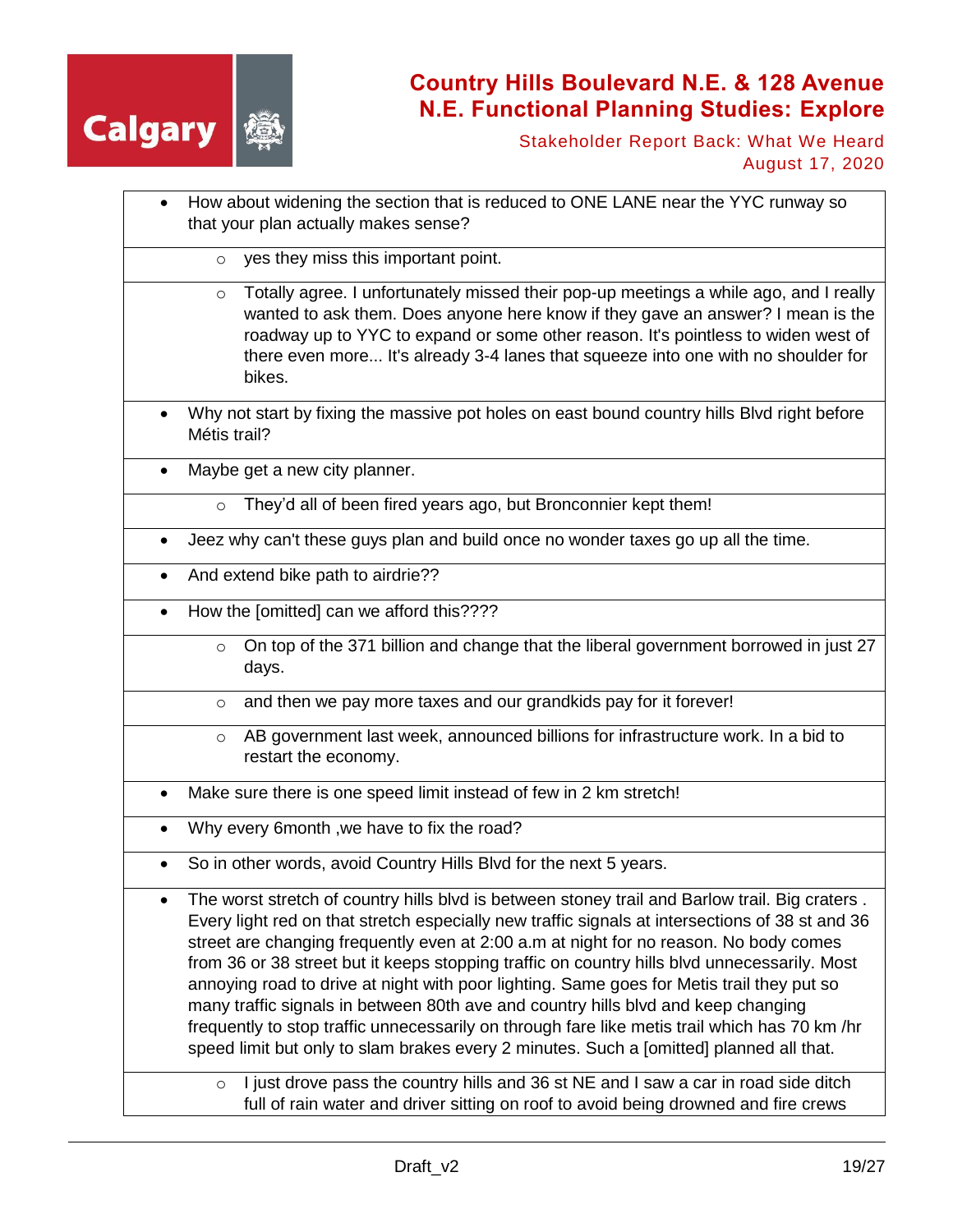

Stakeholder Report Back: What We Heard August 17, 2020

|         | trying to pull the guy out. It's poor lighting at night with single lane no markings.<br>Dangerous road to be on at night.                                                                                                                                                                                                                                                                                                                                                      |
|---------|---------------------------------------------------------------------------------------------------------------------------------------------------------------------------------------------------------------------------------------------------------------------------------------------------------------------------------------------------------------------------------------------------------------------------------------------------------------------------------|
| $\circ$ | how about btw Métis tr & Barlow tr on country hills Blvd that is very narrow single<br>lane with all those traffic and heavy duty trucks. Not even a median separating both<br>lanes with ditches flooded and exposed on both sides?                                                                                                                                                                                                                                            |
| $\circ$ | they are going to fix, where traffic is the greatest. That's west of Deerfoot.                                                                                                                                                                                                                                                                                                                                                                                                  |
|         | Fix country hills Blvd & Métis tr to country hills Blvd and Barlow tr. why dualize country hills<br>Blvd and that section is left as single lane with ditches filled with flood water on both sides?<br>Country hills Blvd is the main gateway to the city from the airport and deserves better. The<br>airport runway lights can be adjusted, that 1-2km section of country hills Blvd is a death<br>trap with high traffic being single lane not even separated by any median |
|         | Put a sidewalk to the airport so I can watch planes land while I'm stoned.                                                                                                                                                                                                                                                                                                                                                                                                      |
| $\circ$ | that's at the south end already though I want a North path.                                                                                                                                                                                                                                                                                                                                                                                                                     |
| $\circ$ | ah now someone is thinking. Dude                                                                                                                                                                                                                                                                                                                                                                                                                                                |
| $\circ$ | with a golf cart and and a driver to keep you moving and safe. Ish. $\frac{1}{2}$                                                                                                                                                                                                                                                                                                                                                                                               |
|         | You guys can't even mow the boulevards up here. What's next?                                                                                                                                                                                                                                                                                                                                                                                                                    |
|         | Calgary is finished! No oil! No Calgary!!                                                                                                                                                                                                                                                                                                                                                                                                                                       |
|         | But can't fix the BIG POTHOLES $\circledS$                                                                                                                                                                                                                                                                                                                                                                                                                                      |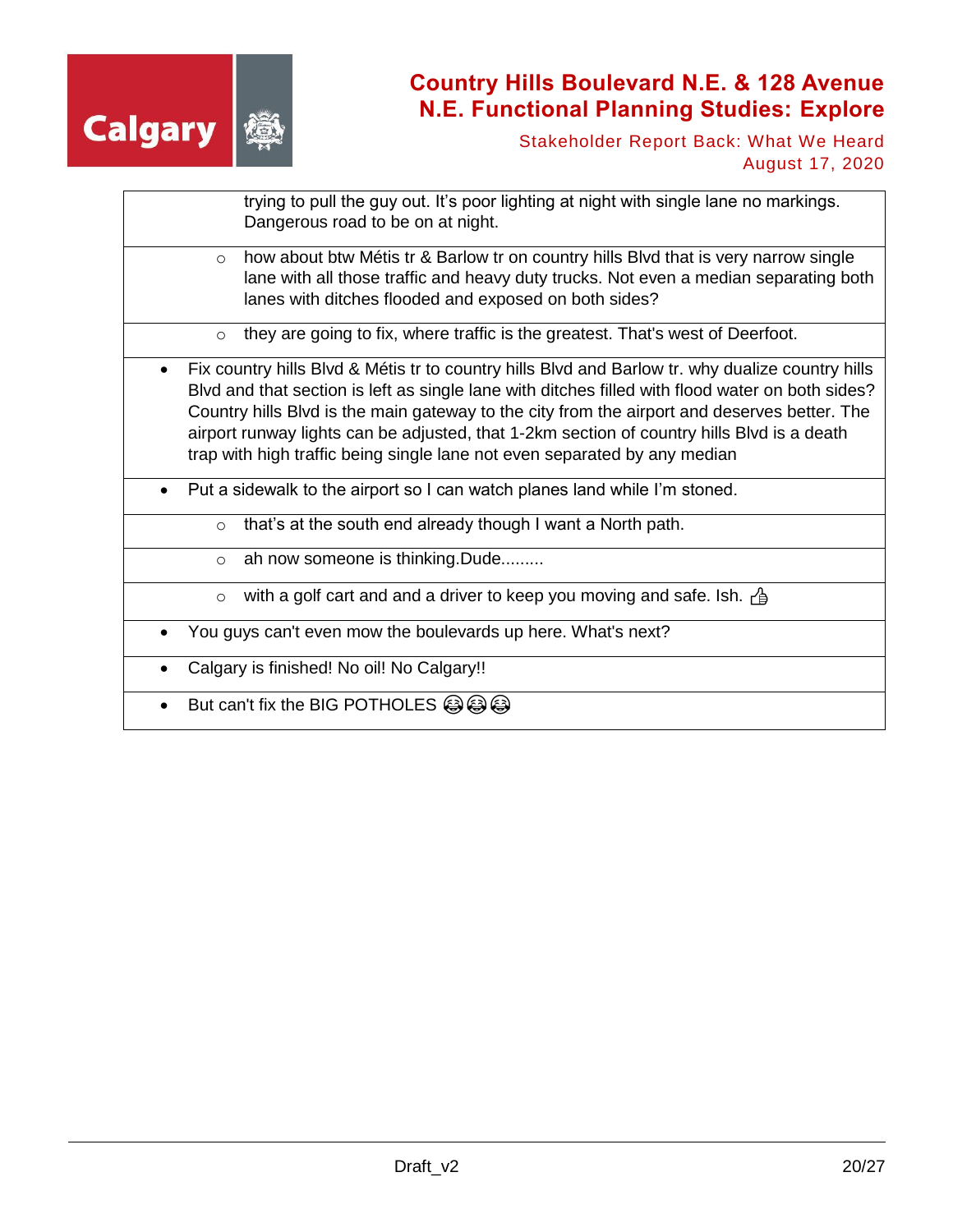

Stakeholder Report Back: What We Heard August 17, 2020

#### **Facebook Post #2**



City of Calgary - Your Local Government June 24  $\cdot$   $\odot$ 

Have you provided feedback on plans for Country Hills Blvd. & 128 Ave.  $N.E.?$ 

Head to calgary.ca/CountryHillsWidening by July 26 to view functional plans to widen Country Hills Blvd. & improve connections through the Stoney Industrial Area & share your thoughts online.



The City is creating a functional plan to widen Country Hil..

• It will not make any difference.. Instead, divert the fund for Deerfoot improvement or development from Country Hills Blvd exit to 16 Avenue exit... Waste of resources, won't make any difference. Instead broaden DEERFOOT  $\circ$  perhaps come drive it and see how backed up the traffic gets. Widening the road will not only solve the congestion but eliminate a lot of accidents as tempers get short which causes a lot of tailgating. o Thank you for educating me. Appreciated o it's contracted out to Carmacks.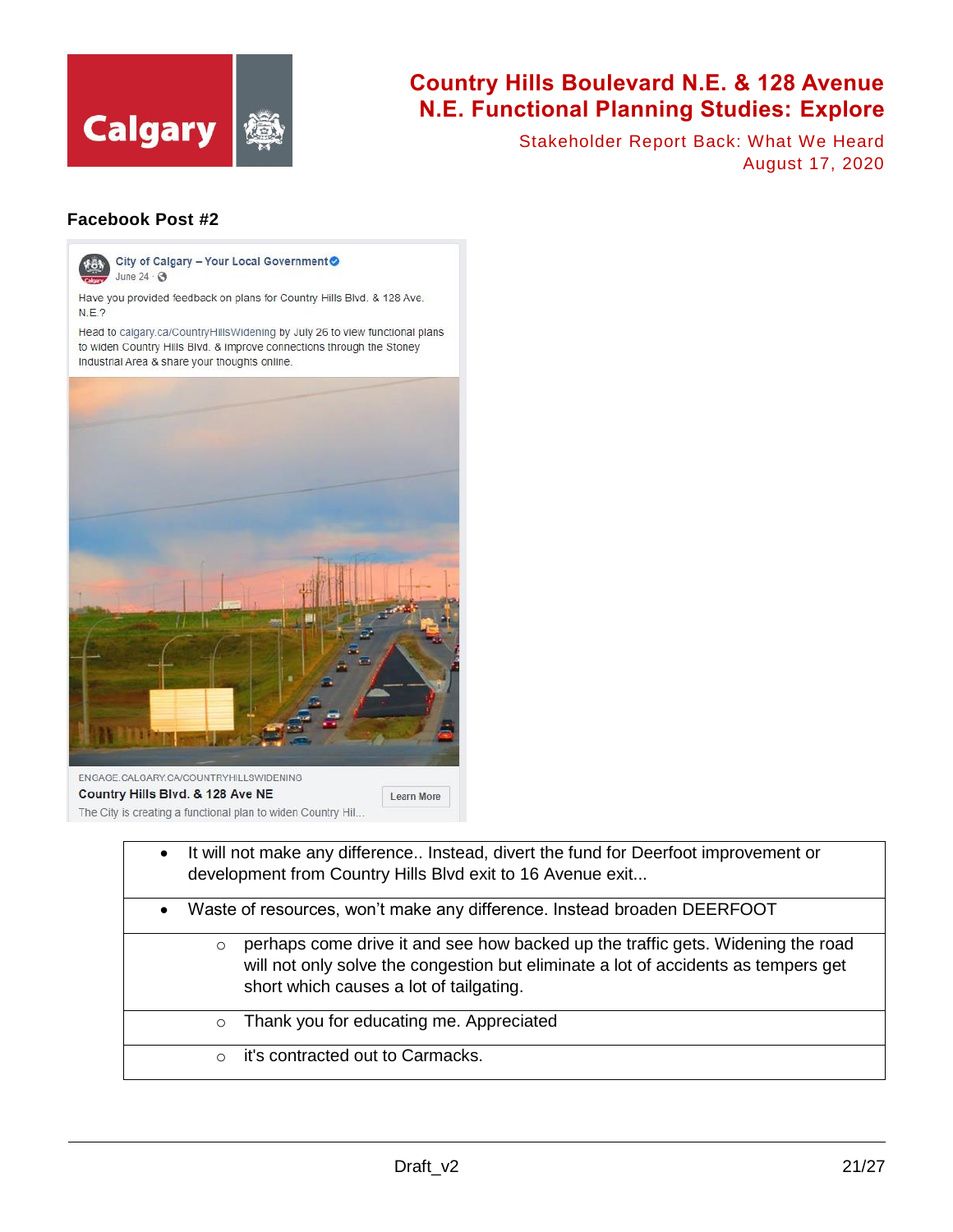

Stakeholder Report Back: What We Heard August 17, 2020

| deerfoot is a provincial government upgrade as it is HWY 2  the city just helps<br>$\circ$<br>maintain it, and not very well at thatIoI                                                                               |
|-----------------------------------------------------------------------------------------------------------------------------------------------------------------------------------------------------------------------|
| Need to improve the lanes alignment of Metis Trail and country Hills Blvd intersection<br>$\bullet$<br>westbound. Road widening of between Barlow Tail and 36 Street NE.                                              |
| This city needs to stop spending money on useless projects like this. Stop the green line!<br>$\bullet$                                                                                                               |
| I completely understand the timing is horrible but if this project doesn't move<br>$\circ$<br>forward we will lose the federal funding that is already in place and the green line<br>will never happen.              |
| In my opinion we cannot afford this at this time. We will be a ghost town with the<br>$\circ$<br>best transit system.                                                                                                 |
| Commuting will be far less used even after Covid, as many who are working at<br>$\circ$<br>home now, will continue to do so, and with increasing costs of real estate, probably<br>more will promote working at home. |
| I'm curious what makes my community less deserving of train service than other<br>$\circ$<br>parts of the city when the city approved developers have been touting train service<br>coming here for two decades?      |
| Good plan and try to make barrow trail reach country hills blv                                                                                                                                                        |
| Give me an other road where it could flood everytime it's rain !!!! Show me your best road<br>$\bullet$<br>builder for 2020                                                                                           |
| Please widen the stretch between Barlow NE and 36th street. It's A single lane n<br>$\bullet$<br>absolutely a Mess $\circledR$                                                                                        |
| Can you finish the overpass at 96 and Stoney ne before starting another project?                                                                                                                                      |
| Widen it first at 36 st first that area is horrid around the lights.                                                                                                                                                  |
| Firstly complete stoney to three lanes from 17 ave se to metis trail.<br>$\bullet$                                                                                                                                    |
| Waste of money                                                                                                                                                                                                        |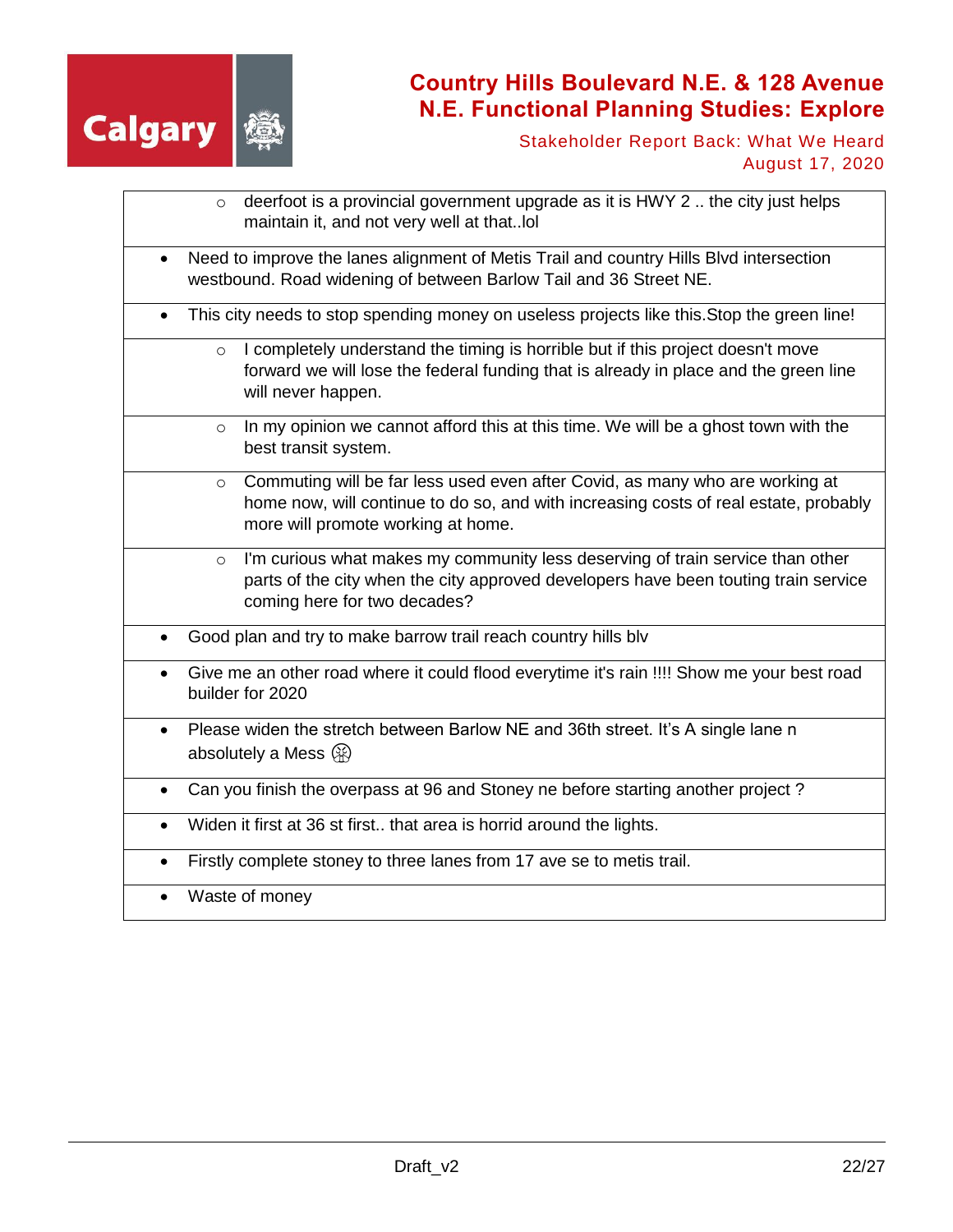

Stakeholder Report Back: What We Heard August 17, 2020

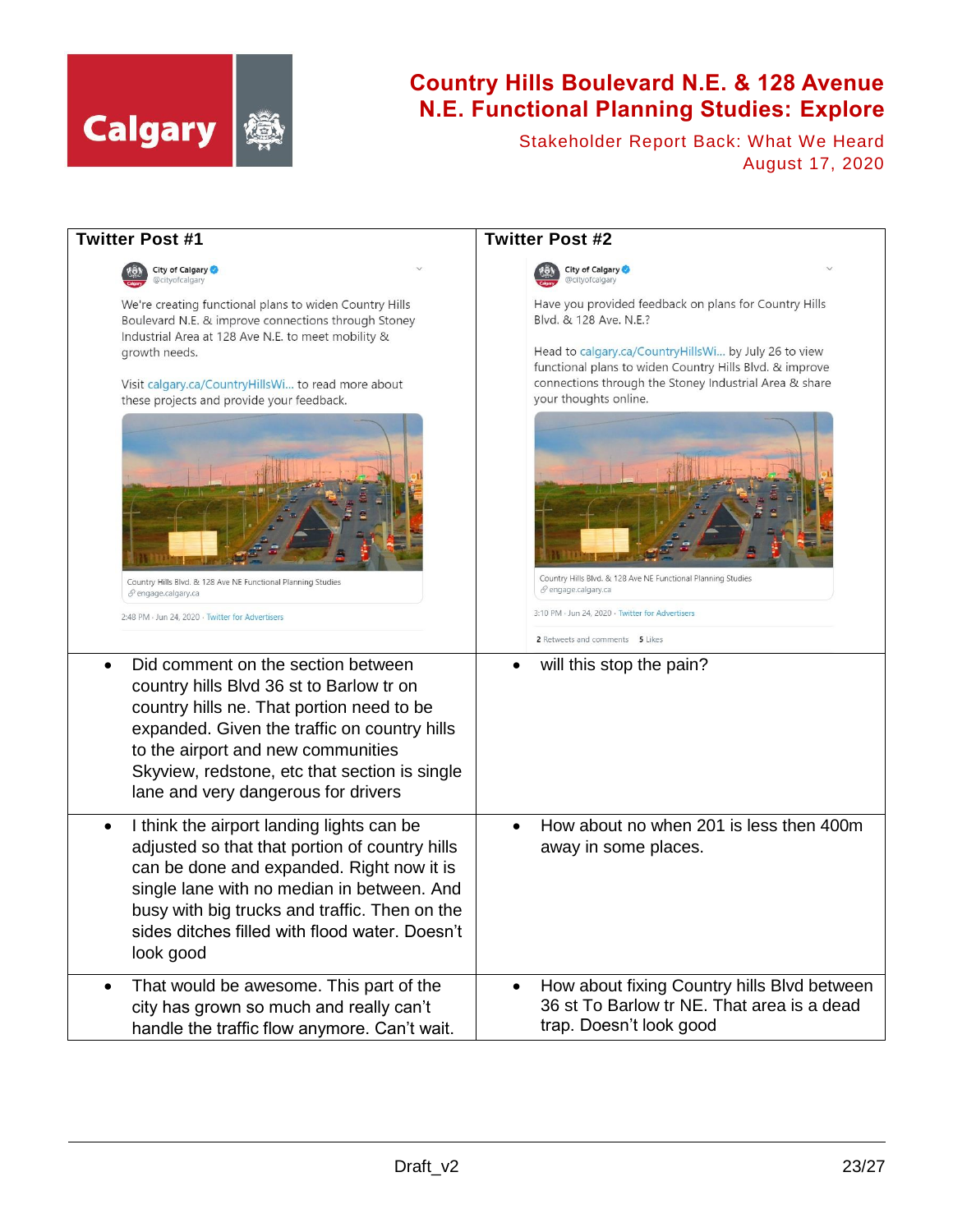

Stakeholder Report Back: What We Heard August 17, 2020

### **About the Engagement Process**

#### **Online**

**1. How satisfied are you with the overall engagement process for these projects?** 

| Satisfied | <b>Somewhat</b><br><b>Satisfied</b> | Somewhat<br><b>Dissatisfied</b> | <b>Dissatisfied</b> | <b>Not</b><br>Applicable |
|-----------|-------------------------------------|---------------------------------|---------------------|--------------------------|
| 16        | 15                                  | 9                               |                     | 0                        |

#### **2. What about the engagement worked for you? What could we have done to make it better?**

|           | Making it more accessible to everyone. Put up signs in all of the surrounding areas that<br>this will impact                                                                                                  |
|-----------|---------------------------------------------------------------------------------------------------------------------------------------------------------------------------------------------------------------|
| $\bullet$ | I live on Coventry Blvd and was only just made away of this study in July 2020                                                                                                                                |
| $\bullet$ | I didn't see much about the initial engagement opportunities in November. Maybe include<br>an alert option on the 311 app for studies that impact residents within a certain radius for<br>better engagement. |
| $\bullet$ | Mail out a pamphlet also                                                                                                                                                                                      |
| $\bullet$ | Not everyone is online and sees this. Kind of a secret project it feels                                                                                                                                       |
| $\bullet$ | Been more open about it. Flyers should have been sent to houses.                                                                                                                                              |
| $\bullet$ | First time I have heard of it                                                                                                                                                                                 |
| $\bullet$ | Why am I just learning vid this when I am a home owner directly impacted??                                                                                                                                    |
| $\bullet$ | Was not aware of the original engagement. Poor communication. This one was much<br>better                                                                                                                     |
| $\bullet$ | Make it more known. With people not leaving their homes, signage isn't working and if<br>people don't have social media, how will they know until the construction starts.                                    |
| $\bullet$ | Having better communication in the areas that it will affect. I live on 128th ave and drive it<br>everyday and have never seen a sign on the road or had anything mailed to me                                |
| $\bullet$ | Access to power point and clear wording.                                                                                                                                                                      |
| $\bullet$ | If you put one box for future advice in that area. It would be better too                                                                                                                                     |
| $\bullet$ | the information contained in the presentation is professional and informative.                                                                                                                                |
| $\bullet$ | Advertising/ info sessions / visual representation a few months earlier                                                                                                                                       |
| $\bullet$ | More road signs detailing this survey.                                                                                                                                                                        |
| $\bullet$ | I didn't know about the engagement action until I saw a sign on country hills boulevard.                                                                                                                      |
| $\bullet$ | There was no information provided about this project until we saw the signs posted on the<br>Blvd's. After reviewing it seems that part of the Project has been awarded!                                      |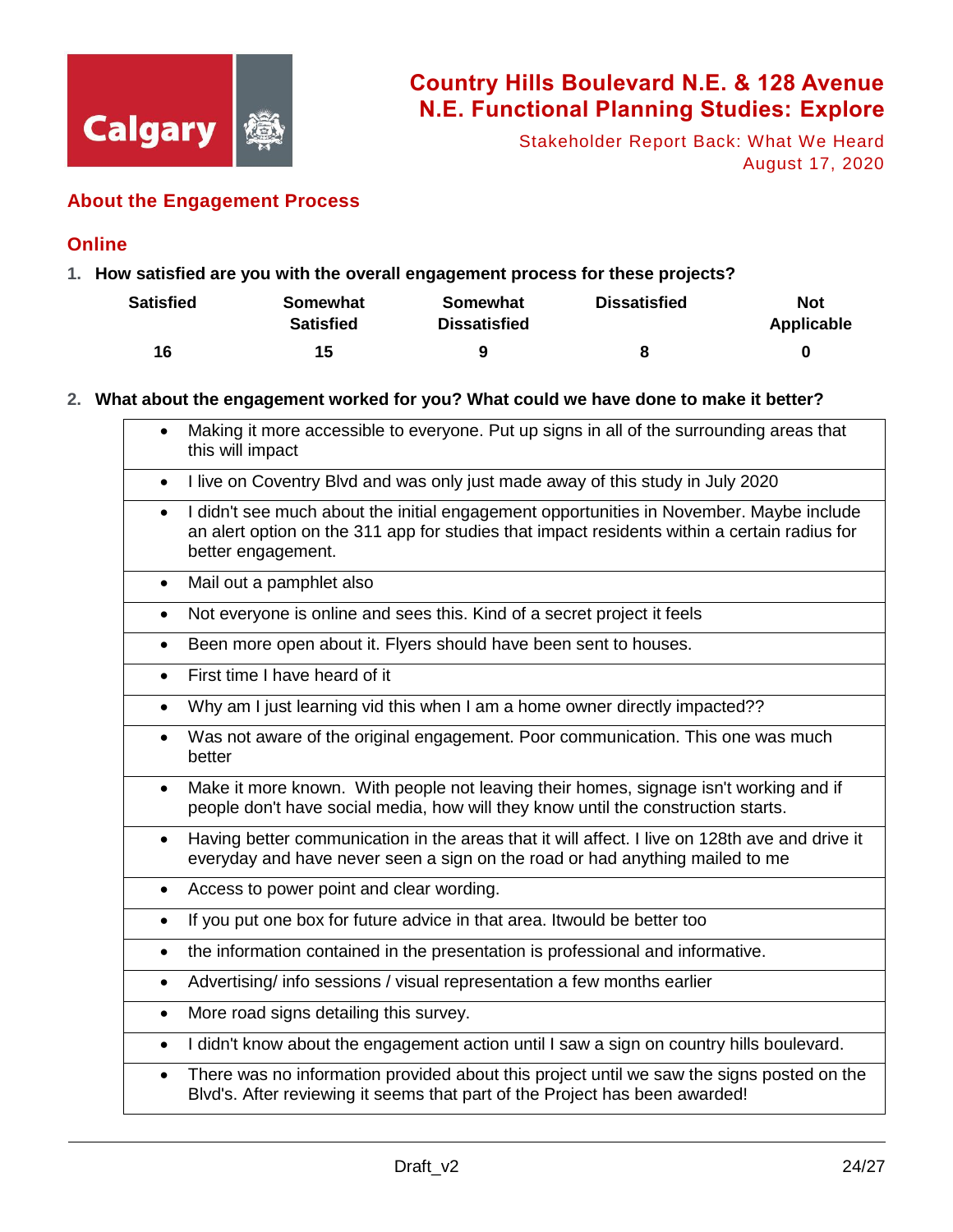

Stakeholder Report Back: What We Heard August 17, 2020

- Maps and explanations were excellent. What was missing was the green areas involved, between the community and the railway/128 Ave. and on the sides of the creek.
- Please make a from stoney to coventry Coventry hills and exit road from Coventry hills to 128 ave instead of transit only. Thru this, it will not hard for us to exit all together in coventry blvd
- The widening of the roads are good, however, the main problem is Country Hills Blvd before Barlow Tr and after Metis Tr. That needs to be widened first.

Pathways more pathways. There is not enough from east or west bound country hills.

- Make the road wider and transit
- Make the road wider and transit and I wish there was housing development near the concept of Option #2
- It addresses the requirements of a long term city development. It's easy to build before to have less impact.
- There is no evidence of of economic benefit of widening either road, or of adding interchanges or bridges, within the foreseeable decade, nor does funding assistance from senior government levels.
- First I've heard of this terrible idea. I can't believe it's made it this far. This project is absolutely unnecessary and does not solve any congestion problems on Deerfoot trail.
- Start immediately
- Construction is takes way too long and there is so much debris ontop of the construction and debris of all surrounding new homes/ communities. Dont think theres enough traffic or conjustion
- **3. How would you like to provide feedback on the study and receive project information in the future?**

| <b>City Website:</b>                                   | 29 |
|--------------------------------------------------------|----|
| calgary.ca/CountryHillsWidening or calgary.ca/128AveNE |    |
| <b>Online Tool/Survey</b>                              | 25 |
| <b>Open House</b>                                      | 20 |
| <b>Community Association Newsletter</b>                | 20 |
| <b>City Project Emails</b>                             | 18 |
| <b>City Social Media - Facebook</b>                    |    |
| City                                                   | 13 |
| <b>City Social Media - Twitter</b>                     |    |
| <b>Other</b>                                           |    |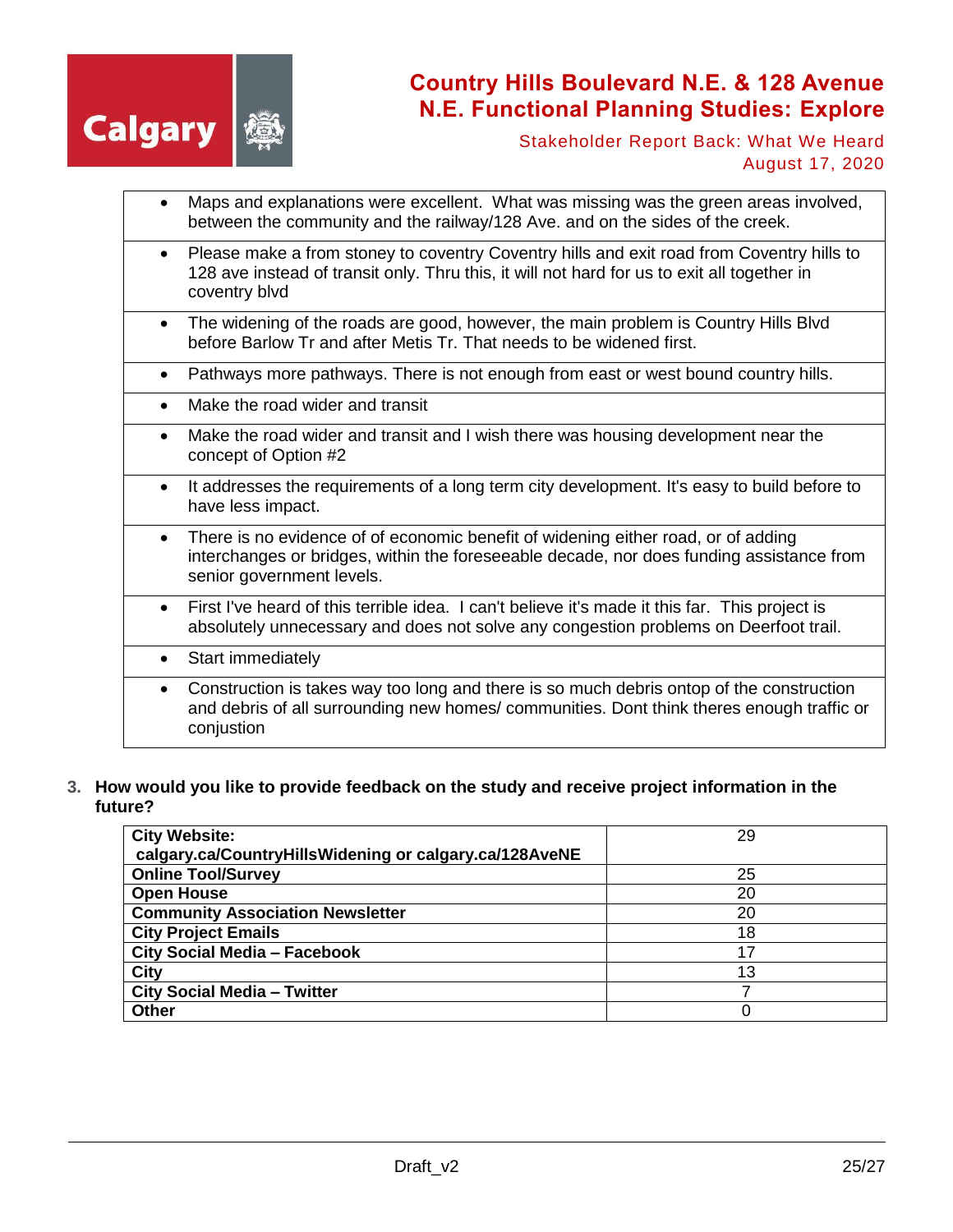

Stakeholder Report Back: What We Heard August 17, 2020

#### **Glossary of Terms**

**Access to Community Greenspaces:** The ability to travel to and from parks and green spaces by walking, cycling, driving or taking transit.

**Accessibility for Limited Mobility:** Providing people that use mobility devices like crutches, walkers and wheelchairs with pathways and sidewalks that they can navigate.

**Area Structure Plan:** A statutory plan adopted by City Council to guide future development and facilitate local planning.

**Bicycle Accommodation:** Providing people who use bicycles, skateboards, scooters or inline skates with a pathway or bikeway to travel through the community.

**Community Access:** Providing people with sidewalks, pathways, bikeways and/or roadways so they can travel to homes and businesses within a community.

**Construction Costs:** An estimate of how much it will cost to build the transportation infrastructure proposed in the study.

**Creek Alignment/Protection:** Creek alignment refers to where the creek is located. Creek protection refers to protecting the creek so that it is not negatively impacted by the infrastructure proposed in the study.

**Emergency Access (Police, Fire, Ambulance):** Ensuring that emergency vehicles can easily navigate through a community in the event of an emergency.

**Environmental Sustainability:** Examining the environmental impact of the proposed transportation infrastructure on the adjacent residential, industrial and natural environments. Minimizing environmental impacts where possible.

**Functional Planning Study:** A long term (10-30 year) transportation plan that identifies the required infrastructure, property (right-of-way) requirements and estimated costs of construction.

**Goods Movement (Commercial Vehicles):** Goods movement is the movement of goods between producers and consumers. Commercial vehicles transport goods between warehouses and businesses so that consumers can purchase them. Accommodation for commercial vehicles to access local destinations for deliveries or travel through the area as required is provided.

**Improved Vehicle Travel Times:** Providing a transportation network that makes it easy for people driving to travel through an area, reducing the amount of time they spend traveling to their destination.

**Limited Property Impacts:** Where possible, minimize land needed from properties adjacent to proposed sidewalks, pathways and roadways.

**Pathway Connectivity:** Ensuring that existing and proposed pathways connect to each other and area sidewalks or bikeways.